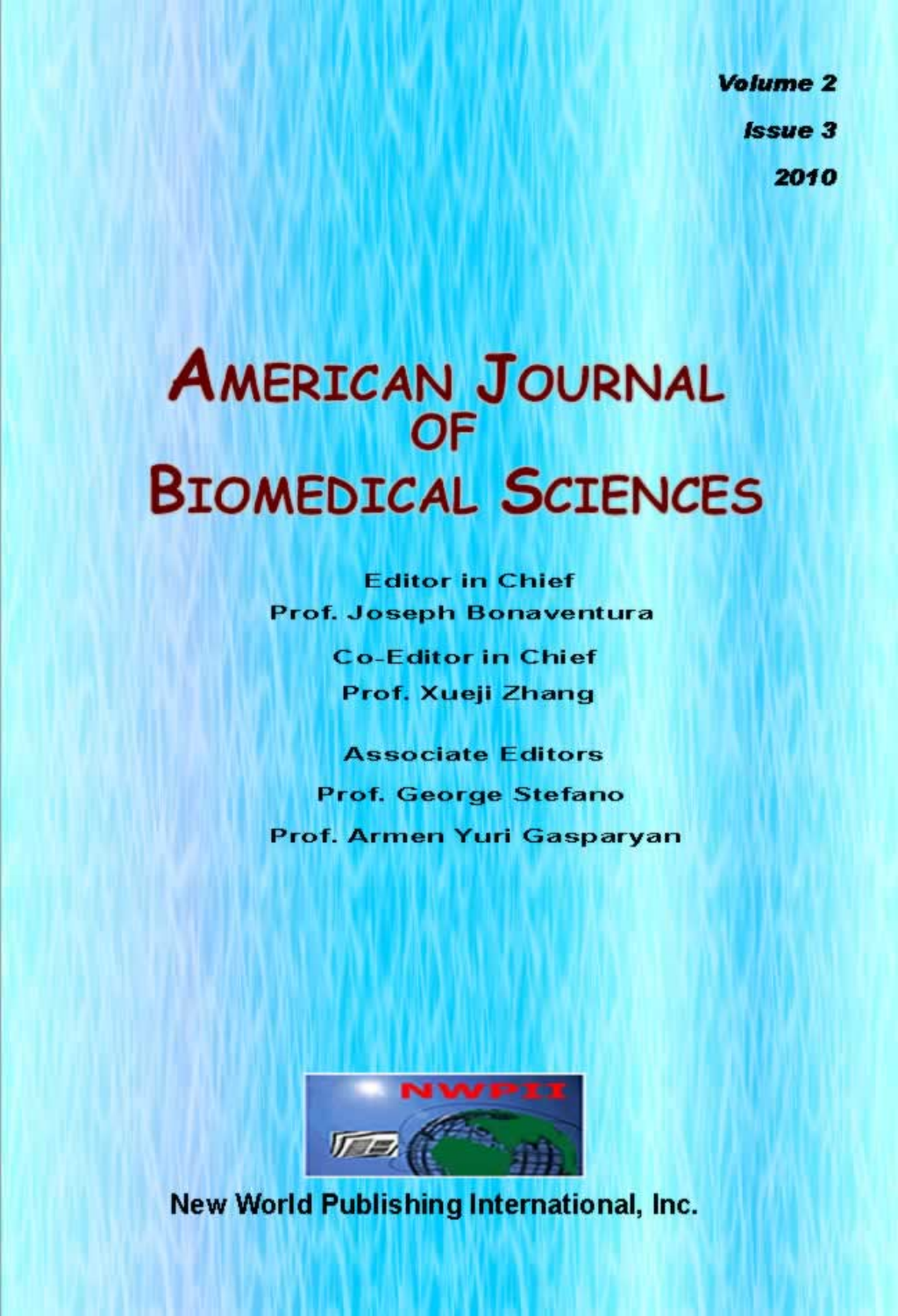

# **Maturational Alteration of Oppositely Orientated rDNA and Differential Proliferation of GC- and AT-biased Genotypes of** *Ophiocordyceps sinensis* **and** *Paecilomyces hepiali* **in Natural** *Cordyceps sinensis***<sup>1</sup>**

**Jia-Shi Zhu\* a,b,c, Ling Gao <sup>b</sup> , Xiao-Hong Li <sup>d</sup> , Yi-Sang Yao <sup>b</sup> , Jian-Qing Zhao <sup>d</sup> , Yan-Jiao Zhou <sup>b</sup> , Ji-Hong Lu <sup>b</sup>**

**a** Pharmanex Research Institute, 75 W. Center Street, Provo, UT 84601, USA **b** Pharmanex Beijing Clinical Pharmacology Center, 2 Xin Kang Road, Beijing 100088, China <sup>c</sup> School of Pharmacy, Shihezi University, Shihezi, Xinjiang 832000, China **<sup>d</sup>** CapitalBio Co., 18 Life Science Parkway, Changping, Beijing 102206, China **\*Corresponding author:** J-S Zhu, MD, PhD, Senior Director, Adjunct Professor 2 Xin Kang Road, W. Dist. Beijing 100088, China Tel.: 1(858)705-3789 FAX: 1(858)777-5435 Email address: [zhujosh@pharmanex.com](mailto:zhujosh@pharmanex.com)

*Received: 15 January 2010; | Revised: 9 March 2010; | Accepted: 15 April 2010*

#### **Abstract**

Multiple reports have detailed the simultaneous detection of ribosomal DNA (rDNA) of *Paecilomyces hepiali* (Ph), *Hirsutella sinensis* and two genotypes of *Ophiocordyceps sinensis* (Os) from *Cordyceps sinensis* (Cs), and the altered phenotypes and chemical components of Cs during Cs maturation. In this study, we observed an increase in the biomass of Ph and two moieties of Os rDNA during Cs maturation. The GCand AT-biased genotypes of transition mutations in the Cs stroma were confirmed using MassARRAY SNP genotyping. In premature Cs, the AT-biased genotypes were not expressed in the caterpillar, but highly predominated in the stroma. The GC bias was expressed in an opposite manner in the premature Cs compartments. The differential expression of GC- and AT-biased mutants was altered during Cs maturation. The increased biomass of the inverse-oriented Os rDNA of the GC-genotype was associated with a maturational increase in stroma height. We also report evidence of transversion mutations within Cs genes. The dynamic alterations of Ph and Os mutant gene expressions along with Cs maturation may play an essential role in Cs germination and maturation, the key elements of Cs life cycle, and result in the varied therapeutic potency of Cs.

**Keywords:** Maturation of *Cordyceps sinensis*; GC- and AT-biased genotypes of *Ophiocordyceps sinensis*; *Paecilomyces hepialid*; *Hirsutella sinensis*; transition mutation; transversion mutation.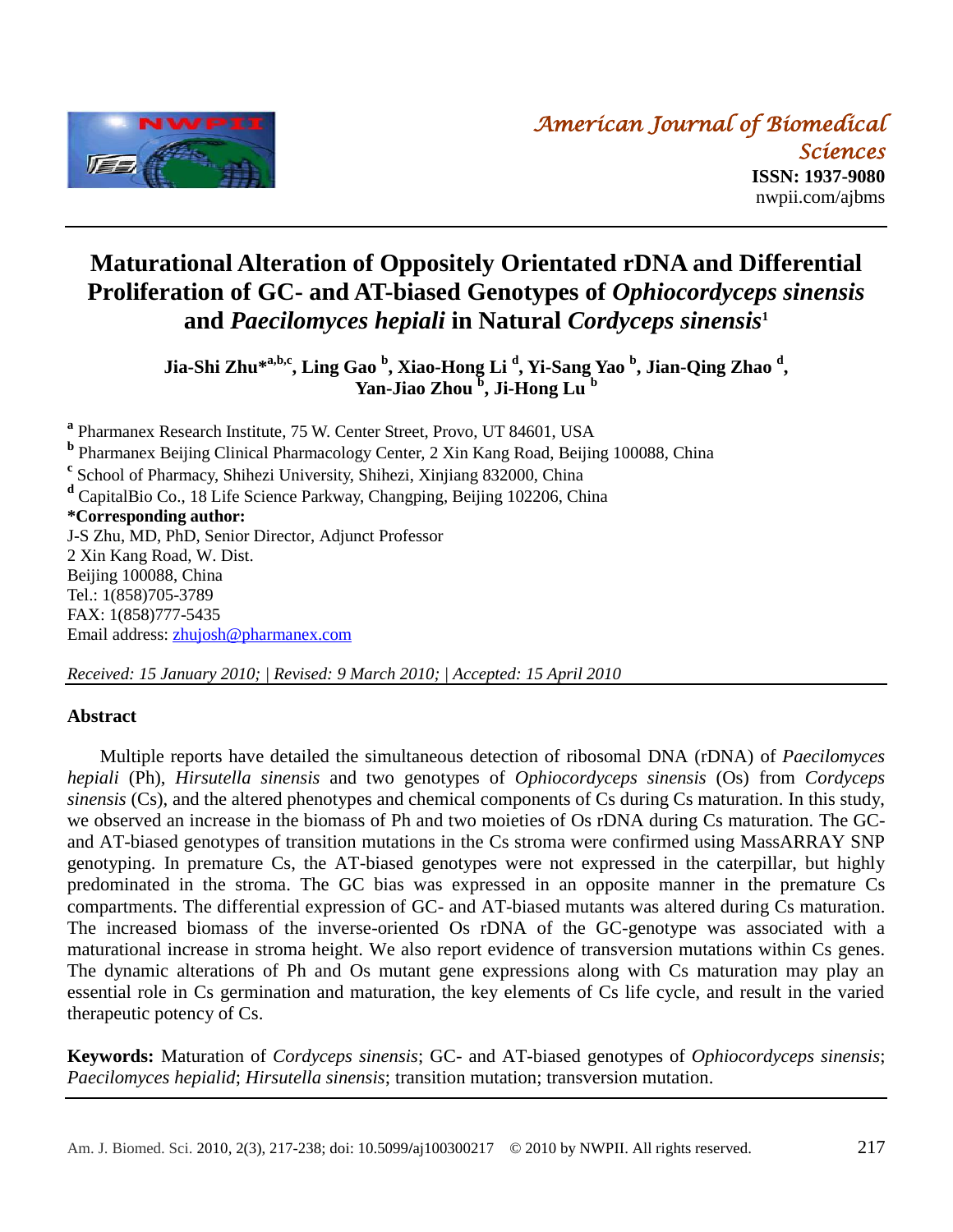<sup>1</sup>The Latin name, *Cordyceps sinensis* (Berkeley) Saccardo, has been indifferently used for both the teleomorph/holomorph of *C*. *sinensis* fungus and the wild product that consists of the fruiting body (fungus) and the worm (caterpillar) [1-3]. The fungus has been recently re-named as *Ophiocordyceps sinensis* (Berkeley) G.H. Sung, J.M. Sung, Hywel-Jones & Spatafora [4]. However the name for the wild product remains unchanged thus far. Before reaching a consensus on the name for the wild product by taxonomists in mycology and traditional Chinese medicine, in this paper we temporarily use the term *Ophiocordyceps sinensis* for the fungus, and continue to use the name *Cordyceps sinensis* for the wild product that consists of all genotypes of *O. sinensis*, more than 10 other fungal species, as well as the dead body of *Hepialus armoricanus* Oberthiir larva (worm). The *C. sinensis*-associated fungus or fungi refer to the fungal species that have been isolated and identified from natural *C. sinensis*.

#### **1. Introduction**

*Cordyceps sinensis* is one of the most valued traditional Chinese herbs, and it is found at high altitudes (>3000 m) on the Qinghai-Tibetan Plateau. It has been used for centuries in China as a tonic herb for "Yin-Yang" double invigorations, health maintenance and health restoration after diseases. Its health benefits have been re-tested pharmacologically and clinically [5,6]. Mycologists have reported the isolation of more than 10 fungal species from *C. sinensis*, including two important species – *Paecilomyces hepiali* and *Hirsutella sinensis* [7-11]. The isolations have resulted in the commercialization of several mycelia fermentation products that are used to supplement the limited availability of wild *C. sinensis*. Among the colonized fungi in *C. sinensis*, *H. sinensis* has been hypothesized to be the anamorph of *O. sinensis* [3,9]. However, scientific studies using any previously purified, postulated anamorph fungus have not fulfilled Koch's postulates; no studies have reported evidence of the reproducible development of *C. sinensis* stroma–like products or sexual fruiting bodies after the inoculation of *Hepialus armoricanus* Oberthiir larva with any of the previously purified, postulated anamorph fungi [11-13]. While the decades-long debate concerning the anamorph-teleomorph connection continues, evidence of microcycle conidiation of ascospores indirectly supports the hypothesis that the psychrophilic *H. sinensis* is the anamorph of *O. sinensis* [14,15]. However, these studies failed to mimic the seasonal and diurnal-nocturnal fluctuations of the environmental temperature on the Plateau and were carried out under a continuous low-temperature incubation, which is optimal for the conidiation of ascospores of psychrophilic fungi. Thus, these studies may have

overlooked the conidiation of ascospores of mesophilic fungi and selected against the natural interactions of psychrophilic and mesophilic fungi [16,17]. Therefore, under the continuous lowtemperature incubation condition, it was likely that these studies could not exclude the development of non-natural conidial fructification.

Other indirect evidence suggesting the anamorph of *O. sinensis* comes from fungal molecular biology studies. The discovery of a ribosomal DNA (rDNA) sequence of *H. sinensis* from *C. sinensis* provided the early evidence to link *H. sinensis* as the anamorph of *O. sinensis* [18]*.* Internal transcribed spacer (ITS) rDNA region sequences of multiple fungi in *C. sinensis* have been reported, including *H. sinensis* [3,18- 23], *Paecilomyces sp.* and *P. hepiali* [17,21,24, 25], *Tolypocladium sp*. and *T. sinensis*  [2,21,23,26]*,* and *Pseudogymnoascus roseus* [27]. Clustering analyses have indicated diversified phylogenetic patterns when different *C. sinensis* reference sequences were used for the analyses [2,3,19,22,23,28-30]. Among the phylogenetic clades determined using Bayesian analysis of the sequences registered in GenBank up to 2006, *O. sinensis* sequences have been clustered into a GCbiased (represented by AB067721) and two ATbiased (represented by AB067740 & AB067744) genotypes [30]. The simultaneous detection of GC- and AT-biased genotypes in *C. sinensis* has been reported [24,31]. However, a low detection rate of the AT-biased genotypes was found when individual *C. sinensis* specimens were analyzed [31]. Overall, the undefined morphology of these cryptic or phylogenetic species, the molecular evidence of multiple fungal species and the detected *O. sinensis* genotypes in *C. sinensis* further obscure the anamorph-teleomorph connection of *O. sinensis* fungus.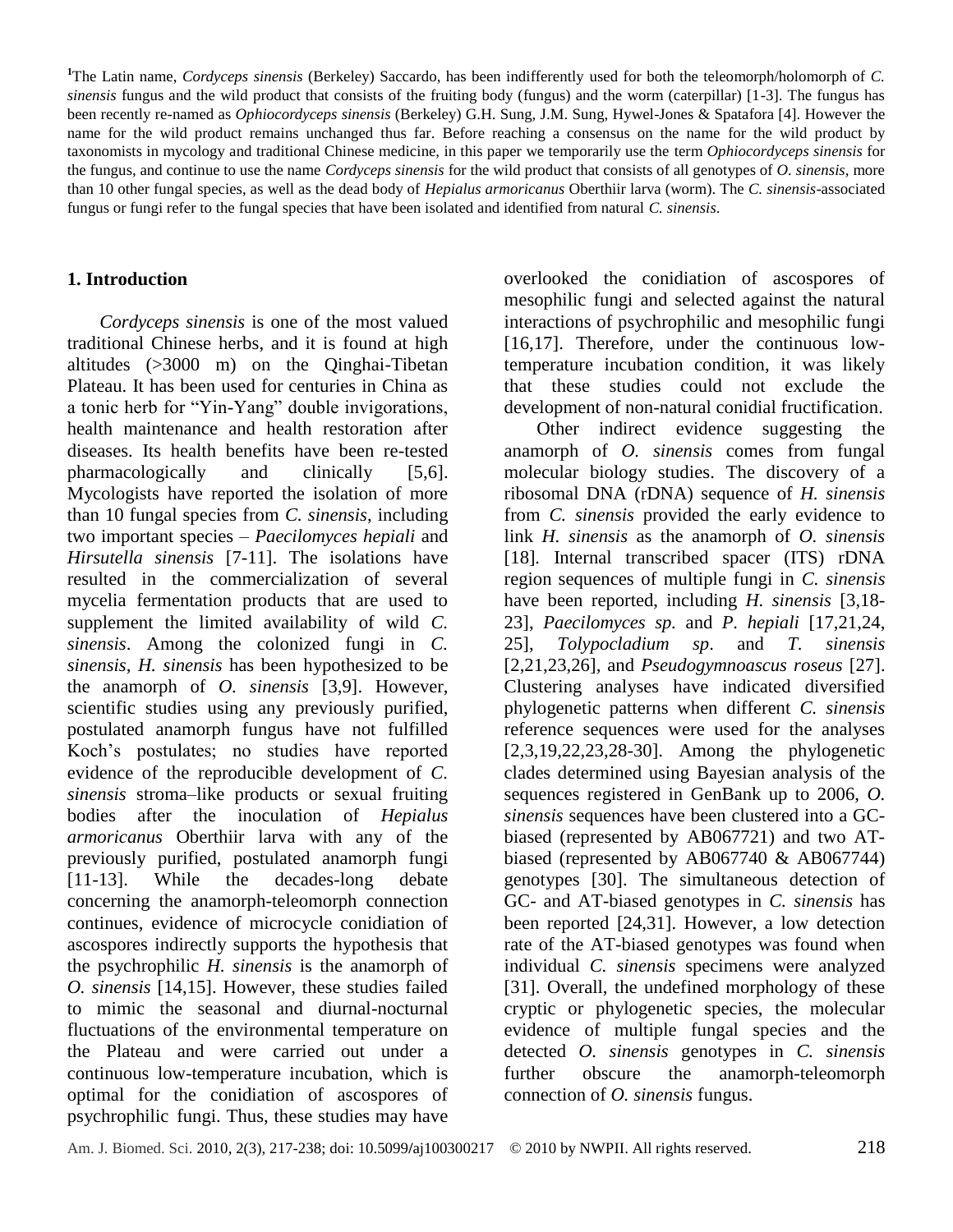After germination, the premature stroma of *C. sinensis* undergoes maturational development, resulting in a long stroma with an expanded tip in preparation for the formation and ejection of its ascospores. *C. sinensis* maturation is associated with dramatic changes in the profile of its component organic chemicals, including proteins, peptides and other polar and non-polar chemicals that support the varied potencies of *C. sinensis*

pharmacology [17]. However, the dynamic changes in the proliferation of the major fungi have not been studied during *C. sinensis* maturation. We used molecular techniques to examine the *C. sinensis* maturation–related changes in the proliferation of *P. hepiali*, the GCand AT-biased *O. sinensis* and any unknown mutants of *O. sinensis* in freshly harvested *C. sinensis* at different maturation stages.



# **Maturation of natural Cordyceps sinensis**

**Figure 1.** Natural *C. sinensis* (both fresh and frozen) at the three stages of maturation with varied heights of stroma.

#### **2. Materials and Methods**

#### **2.1 Collection and on-site processing of fresh** *C. sinensis***.**

A total of 120 fresh *C. sinensis* were harvested in Kangding, Sichuan Province (Qinghai-Tibetan Plateau area): (1) sixty *C. sinensis* specimens were collected in early May  $(0-10 \, \text{C})$  on the Plateau), and had a plump caterpillar body with a short (about 1.0-2.0 cm in height), slightly shiny and light brownish stroma. These samples represented the premature stage of *C. sinensis* (Fig. 1); (2) thirty specimens with a stroma approximately 4.0-4.5 cm in height were collected in late May or early June, and represented the maturing *C. sinensis*; and (3) thirty specimens were collected in late June  $(10-20 \text{ °C})$ 

on the Plateau), and had a less plump caterpillar body and a long (approximately 6.5-7.0 cm in height), dark-brown to black stroma with or without an expanded head at the stroma tip. These samples represented the mature *C. sinensis*. All freshly collected *C. sinensis* specimens were washed thoroughly in running water with gentle brushing, sterilized in 0.1% mercuric chloride for 10 min for surface sterilization and washed three times with sterile water [17]. Thoroughly cleaned *C. sinensis* specimens were immediately frozen in liquid nitrogen on site and kept frozen during transportation and storage prior to further processing.

#### **2.2 Mycelia culture of** *Paecilomyces hepiali***,**  *Hirsutella sinensis* **and** *Paecilomyces sinensis***.**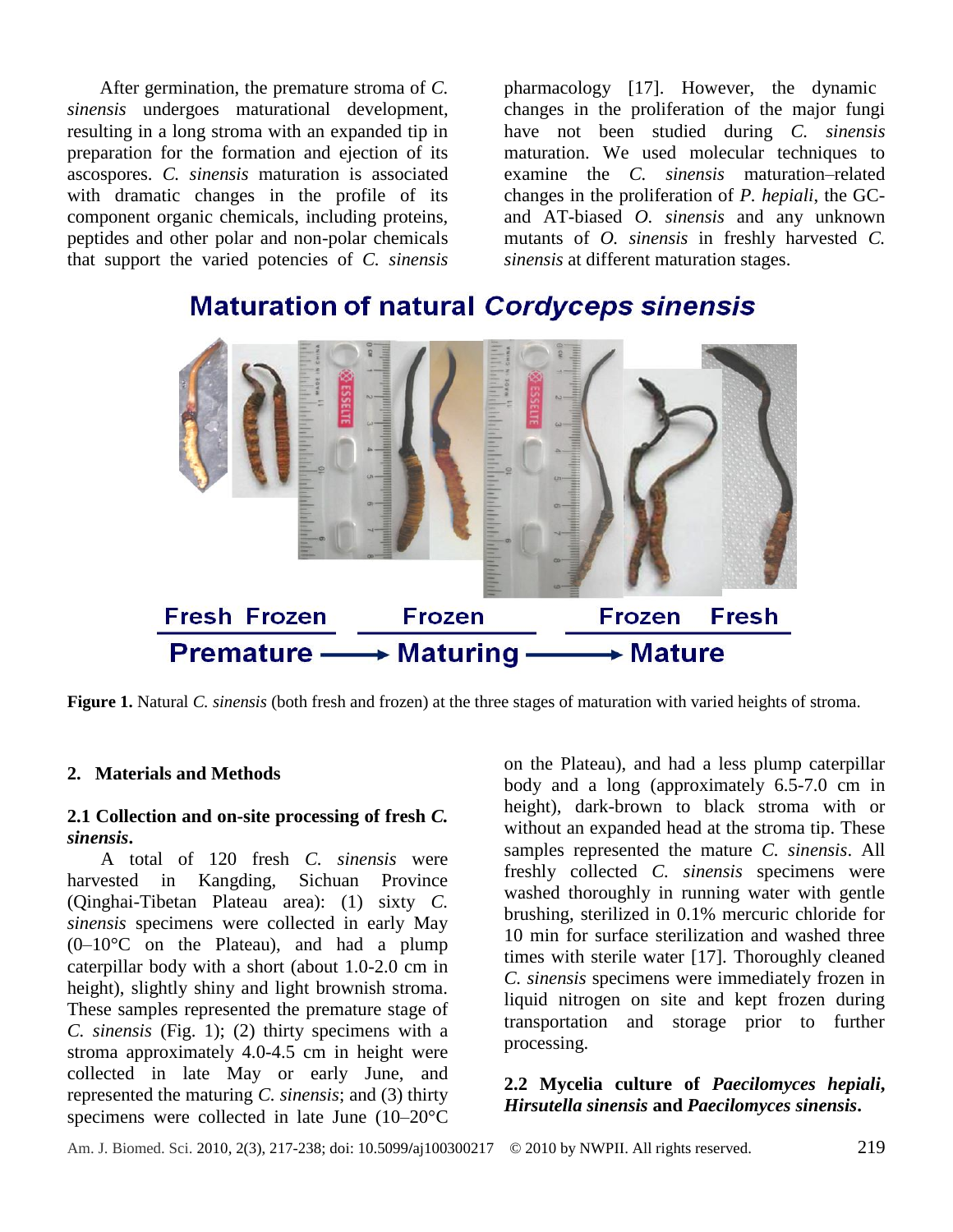Strains of *P. hepiali*, *H. sinensis* and *P. sinensis* were isolated, identified and provided by Prof. Yinglan Guo [17]. Mycelia culture was carried out in shaking incubators in PDAP medium (PDA + 1% peptone) at 15 °C for *H*. *sinensis* or at 25°C for *P. hepiali* and *P. sinensis*. Mycelia were collected and freeze-dried for further experiments.

# **2.3 Extraction and preparation of genomic DNA.**

The caterpillar body and stroma of previously cleaned, frozen *C. sinensis* and freeze-dried *P. hepiali*, *H. sinensis* and *P. sinensis* mycelia were ground separately into a powder in liquid nitrogen. Genomic DNA was extracted from the *C. sinensis* caterpillar body or stroma, or from the mycelia of *P. hepiali*, *H. sinensis* and *P. sinensis* using the DNeasy Plant Mini Kit (Qiagen). In preparation for Southern blotting, the genomic DNA was digested with *Eco*RI, *Dra*I and/or *Ava*I, which were selected based on the sequences of *P. hepiali*, *P. sinensis*, *H. sinensis* and *Tolypocladium sp*. (gb AB067740, AB067736, AB067721, EF555097, AJ303055, AF291749, AB067744, EU328187 and AJ786599).

# **2.4 Extension of the** *P. hepiali* **ITS sequences to the 18S and 28S DNA regions.**

The *P. hepiali* ITS4/5 DNA sequence (gb EF555097) was extended to the downstream 28S region using PCR with the forward "ITS5" primer (5' GGAAGTAAAAGTCGTAACAAGG 3') and the reverse  $P_4$ " primer  $(5)$ TTTTTAGCAGCAAATTCCAA 3') [17]. It was also extended to the upstream 18S rDNA using the forward "Icprp1" primer (5' ACCGTCGTAGTCTTAACCAT 3') and the reverse "ITS4" primer (5' TCCTCCGCTTATTGATATGC 3') to produce an internal control probe for Southern analysis. *P. hepiali* genomic DNA was used as the template for PCR with an annealing temperature of  $40\degree$ C [17]. The PCR products were examined by agarose gel electrophoresis and sequencing.

# **2.5 Preparation of fungus**-**specific probes and an 18S internal control probe.**

On the basis of sequence alignments, we selected fungus-specific ITS DNA segments in the ITS1 region for the development of the specific probes for *P. hepiali* and *H. sinensis*. A forward "Phprp1" primer (5' CGAGTTTTCAACTCCCAAACCCTT 3') and a reverse "Phprp2" primer (5' TTTGTTTTGCCTTGCGGCGGATTCAGAA 3') were used to generate the *P. hepiali* probe (175 bp,  $ITS_{5-179}$ ). A forward "Hsprp1" primer (5') ATTATCGAGTCACCACTCCCAAACCCCC 3') and a reverse "Hsprp2" primer (5' ATTTGCTTGCTTCTTGACTGAGAGATGCC 3') were used to generate the *H. sinensis* probe (158 bp,  $ITS_{5-162}$ ). Based on alignments of several GenBank 18S rDNA sequences (gb DQ838795, AB187268, AB067735, AB067736 and AB080090), we selected a highly homologous region of the 18S rDNA to design an internal control. The forward "Icprp1" primer described above and the reverse " $\text{Icprp2}$ " primer (5' ATCGGCTTGAGCCGATAGTC 3') were used to generate this control probe, which is over 700 bp upstream of the ITS1 regions of the *C. sinensis*associated fungi. The probes were generated by using PCR and labeled using the DIG High Prime DNA Labeling and Detection Kit (Roche). All probes were confirmed by sequencing.

# **2.6 Southern blotting analysis.**

The digested genomic DNA samples (5 µg of each sample per lane) were subjected to agarose gel electrophoresis in duplicate and transferred onto a nylon membrane by using capillary transfer. After fixation by baking at  $58 \, \text{°C}$  for 4 hours and blocking the binding sites in blocking solution, each set of the membrane was hybridized with the labeled *P. hepiali* or *H. sinensis* probes at  $40\,\mathrm{C}$  overnight. The hybridized membrane was stringently washed several times at  $68 \text{ °C}$  and was analyzed by colorimetric or ECL methods. The membranes were then stripped and re-probed with the labeled 18S internal control probe.

## **2.7** *Eco***RI digestion assay of PCR products.**

To identify changes in the quantity of GCand AT-biased genotypes during *C. sinensis* maturation, the genomic DNA of *C. sinensis* stroma was amplified using PCR with a pair of primers specific to *H. sinensis*: the forward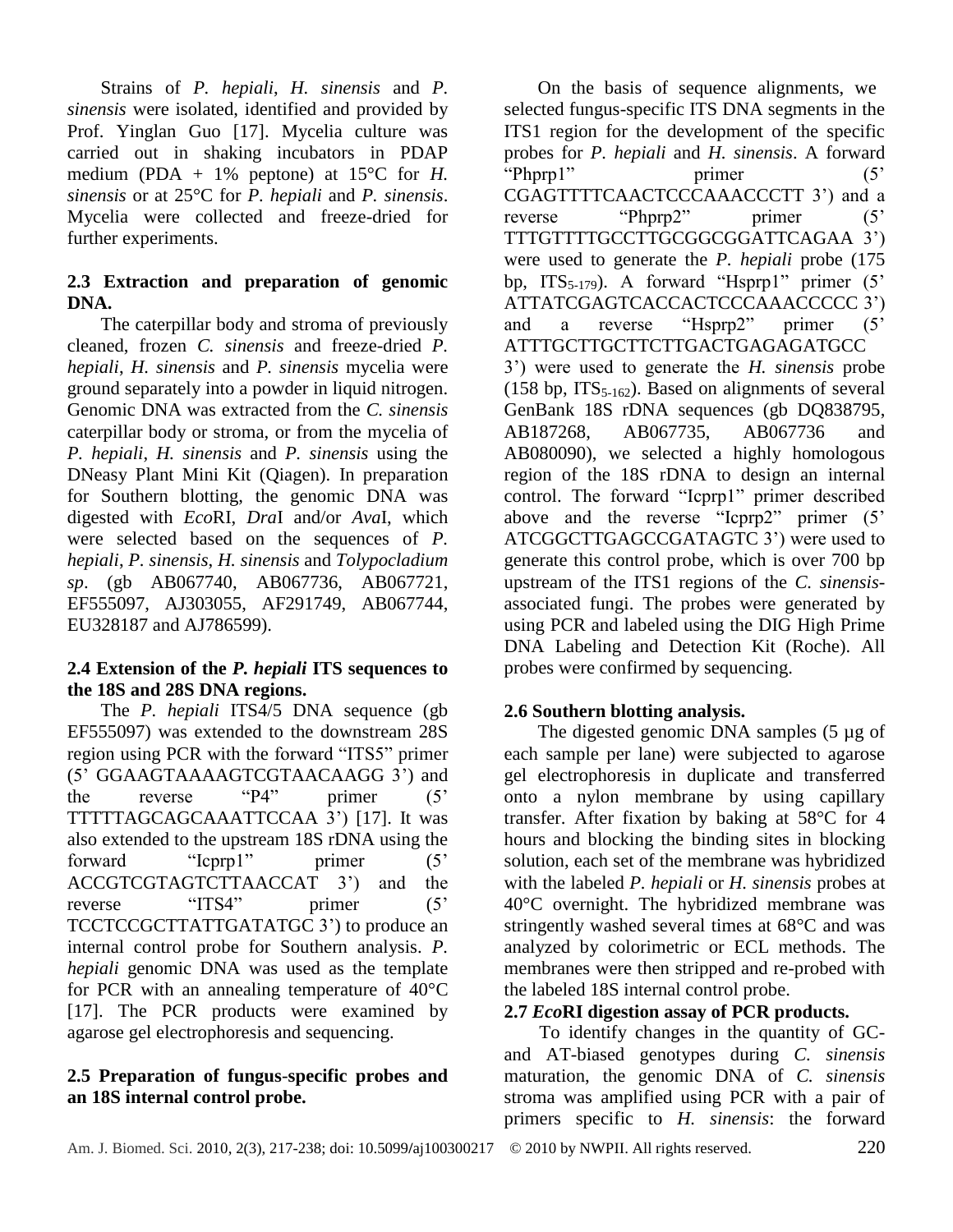(forward primer HsATp1, 5' AAGGTCTCCGTTAGTAAACT 3'; and reverse

"Hsprp1" primer (as described above) and a reverse "Hsprp3" primer (5' AGGTTCTCAGCGAGCTA 3'), which was designed based on the alignment of the ITS sequences (*P. hepiali*: EF555097 and EU328187; and *O. sinensis*: AB067721, AB067740 and AB067744). A touch-down PCR protocol was used, where the annealing temperature was initially set at  $70^{\circ}$  c and decreased stepwise by  $0.3 \, \text{C}$  every cycle for a total of 36 cycles [17]. PCR products were analyzed using agarose gel electrophoresis, purified using a Gel Extraction Kit (Omega Bio-Tek, Norcross, GA, USA) and digested with *Eco*RI, which specifically digests the AB067721 genotype. The PCR products and digested fragments were sequenced. All DNA sequence data were analyzed using Vector NTI

# **2.8 MassARRAY SNP analysis for genotyping.**

Advance 9 (Invitrogen).

MassARRAY single nucleotide polymorphism (SNP) genotyping was used to examine the heterogeneous genotypes (GC- and AT-biases) in the stroma of *C. sinensis*. This technique is used to analyze the mass differences of primer extension products generated from previously amplified genomic DNA templates using a chip-based matrix-assisted laser desorption/ionization–time-of-flight (MALDI-TOF) mass spectrometry platform (SEQUENOM, Inc.). For the first step PCR, we used the genomic DNA that was prepared from premature *C*. *sinensis* stroma and the Hsprp1/3 or ITS4/5 primers (see Sections 2.5 and 2.7 above), which are favorable for the amplification of *C. sinensis* genes of the AB067721 genotype. Another pair of primers that are favorable for the amplification of the AT-biased *C. sinensis* genes of the AB067740 and AB067744 genotypes was designed and used

primer HsATp2, 5' GGGGCTCGAGGGTTAAGATA 3'). Extension primers were designed and used to extend toward the adjacent SNP site by incorporating one of four mass-modified ddNTP terminator molecules. Five SNPs in the ITS segments were selected for

analysis. The extension primers were designed unable to distinguish between the AT-biased AB067740 and AB067744 genotypes, which were 067721-211 (5' GTCAAGAAGCAAGCAAAT 3'), 067721-240 (5' TCAACAACGGATCTCTT 3'), 067721-477 (5' CGCCGCGGCTCCCCT 3'), 067721-531 (5' AGGCGGTCACGCCGT 3') and 067721-581 (5' GTAGGGATACCCGCT 3'). With the primer design capable of distinguishing between the AB067740 and AB067744 genotypes, three extension primers were also used: 067740- 324 (5' GTAAACTATCGAATCTTTAAACG 3'), 067740-328 (the reverse-complement sequence, 5' GTGCTAGCGGGCGTA 3'), and 067740-360 (5' CTAGCGGGCATGCCTA 3'). After neutralization of the unincorporated dNTPs with shrimp alkaline phosphatase (SAP), the Hsprp1/3, ITS4/5 and HsATp1/2 PCR products were used as templates for single nucleotide extension toward the selected SNP sites, mixed with the iLEX Gold cocktail (Sequenom) containing one of the extension primers per reaction and amplified according to the Sequenom protocol: (*i*) 94 °C for 30 s; (*ii*) 94 °C for 5 s; (*iii*) 52 °C for 5 s; (*iv*) 80 °C for 5 s; (*v*) back to (*iii*) for four more times (for a total of five "smaller" cycles); (*vi*) back to (*ii*) for 39 more times (for a total of 40 "larger" cycles); (*vii*) 72  $\mathbb{C}$  for 3 min; and  $(viii)$   $4 \, \text{C}$  forever. After purification, the extended products with one of the mass-modified nucleotides were analyzed using SpectroCHIP (SEQUENOM), and their masses were analyzed using MALDI-TOF mass spectrometry to determine heterogeneous genotypes [32].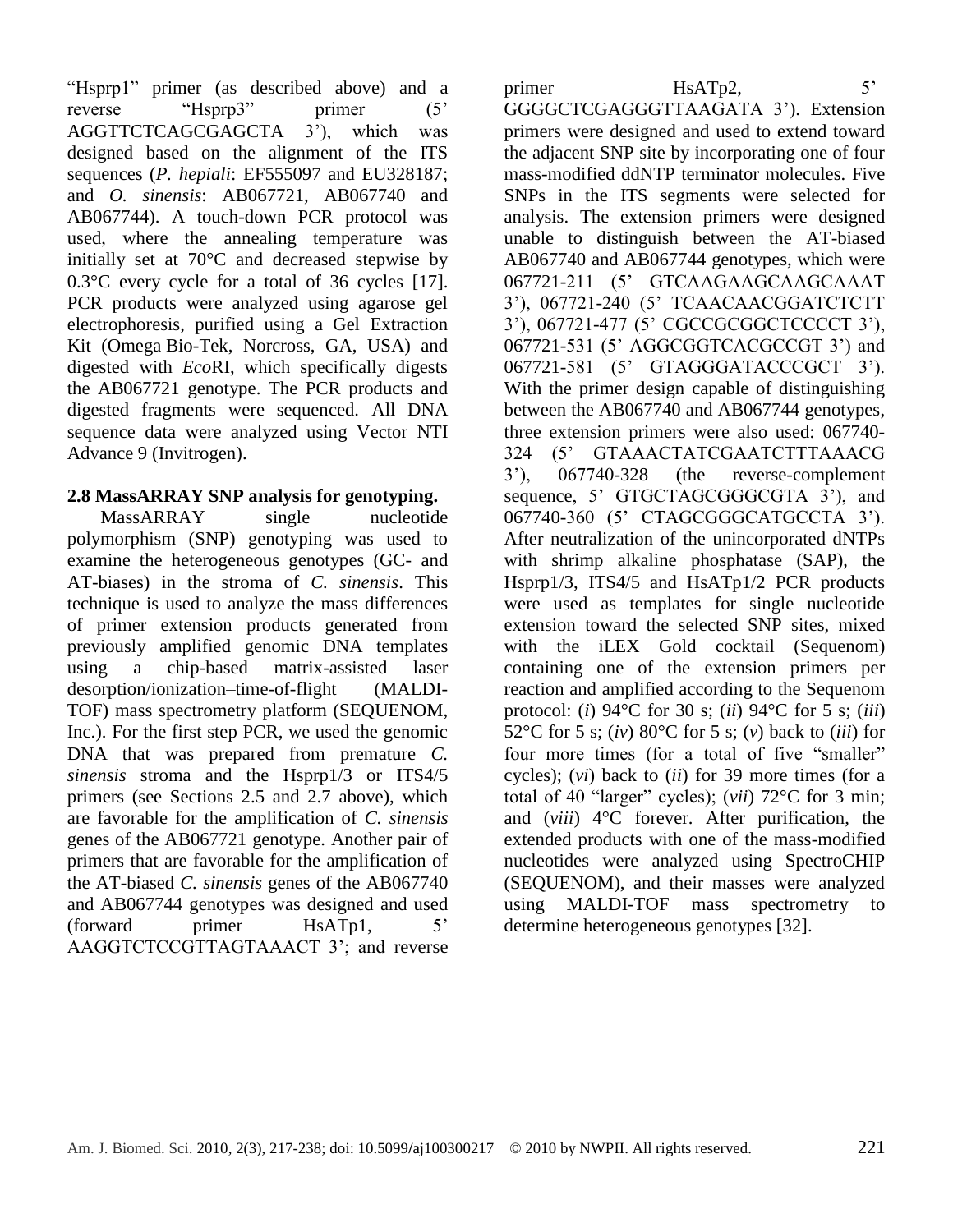| Ph<br>Нs | (1)<br>(1)            | 1<br>100<br>ACCGTCGTAGTCTAACCATAAACTATGCCGACTAGGGATCGGACGATGTTATTTTTGACGCGTTCGGCACCTTACGAGAAATCAAAGTGCTTGGGCTC                                                                                                                 |
|----------|-----------------------|--------------------------------------------------------------------------------------------------------------------------------------------------------------------------------------------------------------------------------|
| Ph<br>Ηs | (1)                   | Icprp1<br>101<br>200<br>(101) CAGGGGGAGTATADTCGCAAGGCTGAAACTTGAAAATTGACGGAAGGGCACCACCAGGGGTGGAGCCTGGGCTTAATTTGACACACGGGGAAAC                                                                                                   |
| Ph<br>Нs | (1)                   | 201<br>300                                                                                                                                                                                                                     |
| Ph<br>Ηs | (1)                   | 301<br>400<br>(301) CTGCTTAATTGCGATAACGAACGAGACCTTAACCTGCTAAATAGCCCGTATTGCTTTGGCAGTACGCCGGCTTCTTAGAGGGACTATCGGCTCAAGCCGA                                                                                                       |
| Ph<br>Ηs | (1)                   | lcprp2<br>401<br>500<br>(401) TGGAAGTTTGAGGCAATAACAGGTCTGTGATGCCCTTAGATGTTCTGGGCCGCACGCGCGTACACTGACGGAGCCAGCGAGTACTTCCTTGGCCGAAAG                                                                                              |
| Ph<br>Ηs | (1)                   | P3<br>501<br>600<br>(501) GCCCGGGTAATCTTGTTAAACTCCGTCGTGGTGGGATAGAGCATTGCAATTATTGCTCTTCAACGAGGAATCCCTAGTAAGCGCAAGTCATCAGCTTGC<br>Aval                                                                                          |
| Ph<br>Ηs | (1)                   | 700<br>601<br>(601) GTTGATTACGTCCCTGCCCTTTGTACACACCGCCCGTCGCTACTACCGATTGAATGGCTCAGTGAGGCGTCCGGACTGGCCCAGGGAGGTGGGCAACTAC                                                                                                       |
| Ph<br>Нs | (1)                   | P <sub>1</sub><br>701<br>800<br>(701) CACCCAGGGCCGGAAAGCTCTCCAAACTCGGTCATTTAGAGGAAGTAAAAGTCGTAACAAGGTCTCCGTTGGTGAACCAGCGGAGGGATCATTACCGAGT                                                                                     |
| Ph<br>Нs |                       | ITS5<br>801 Phprp1<br>900<br>(21) $CAC - - - -$<br>-C----C-AG---                                                                                                                                                               |
| Ph<br>Ηs |                       | Hsprp1<br>901<br>Phprp2<br>1000<br>(901) CGGCCGCCGCAG ACCCCCAAACTCTGTATTCTCAGTATCTTCTGAATCCGCCGCAAGGCAAAACAAATGAATCAAAACTTTCAACAACGGATCTCTTGG<br>$(101)$ --C------<br>-G---C---CCTG---G------GG--A----C ----A-T--AAG--A------G |
| Ph<br>Нs | (198)                 | Hsprp2<br>1001<br>1100                                                                                                                                                                                                         |
| Ph<br>Ηs |                       | EcoR I<br>1101<br>1200<br>(1100) ATTCTGGCGGGCATGCCTGTTCGAGCGTCATTTCAACCCTCGA<br>C TTCCCTTTGG GGAAATCGGCGTTGGGGACCGGCCGTATACCGCCGGC<br>Aval                                                                                     |
| Ph<br>Hs |                       | 1201<br>1300<br>(1191) CCCGAAATGAAGTGGCGGCCCGTCCGGCGGCGACCTCTGCGTAGTAA TCC<br>AACTCGCACCGGAA CCCCGACGTGGCCACGCCGTAAAACCCCC<br>Hsprp3                                                                                           |
| Ph<br>Ηs |                       | 1400<br>1301<br>(1283) GACTTCTGAACGTTGACCTCGGATCAGGTAGGAATACCCGCTGAACTTAAGCATATCAATAAGC GGAGGAAAAAGAAACCAACAGGGATTGCCCCAGTAA<br>(496) ACACC--CC- ---------------------G-<br>-AA-<br>ITS4                                       |
| Ph<br>Ηs | (567)                 | 1401<br>1500<br>(1382) CGGCGAGTGAAGCGGAAAAGCTCAAATTTGAAATCTGGGCTCCGGGTCCGAGTTGTAATTTGTAGAGGATGCTTTGGCGAGGTGCCTTCCGAGTTCCC                                                                                                      |
| Ph<br>Ηs | (567)                 | 1501<br>1600<br>(1482) TGGAACGGGACGCCATAGAGGGTGAGAGCCCCGTCTGGTCGACACCGAGCCTCTGTAAAGCTCCTTCGACGAGTCGAGTAGTTTGGAATTTGCTGCTAA                                                                                                     |
| Ph<br>Hs | $(1582)$ AAA<br>(567) | P4<br>1601                                                                                                                                                                                                                     |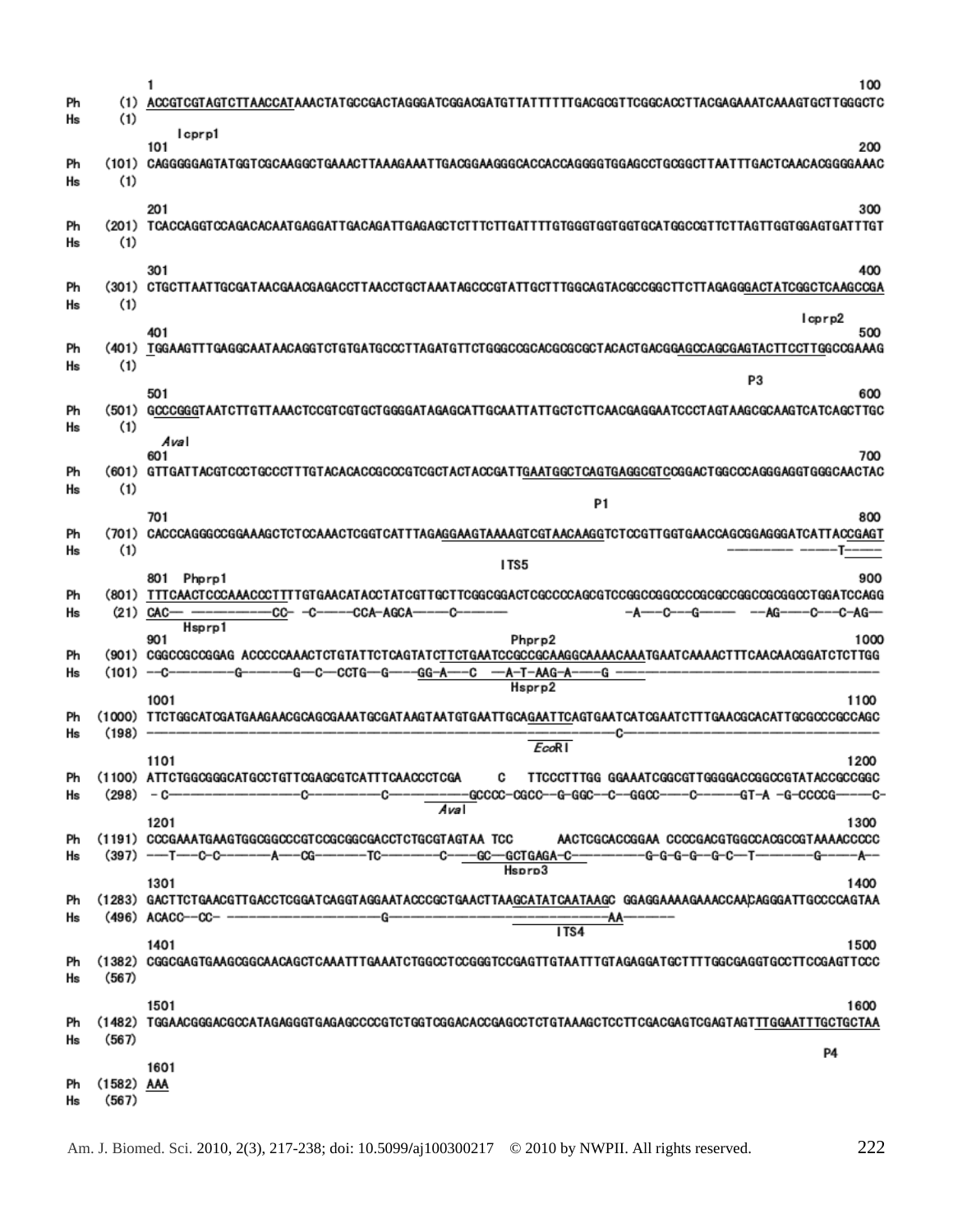**Figure 2.** Alignment of *P. hepiali* (Ph) and *H. sinensis* (Hs) sequences and the locations of primers and endonuclease sites. The Ph sequence (gb EF555097) includes the complete ITS1, 5.8S and ITS2 and the partial 18S and 28S rDNA. Hyphens indicate identical bases, and spaces denote unmatched sequence gaps. The underlined segments indicate the locations of the primers (Icprp1/2, P1/3/4, ITS4/5, Hsprp1/2/3, and Phprp1/2) and endonuclease sites (*Ava*I and *Eco*RI).

## **3. Results**

#### **3.1 Extension of the partial 18S and 28S rDNA sequences of** *P. hepiali* **and the design of three Southern blot probes.**

In the design of the internal control probe for Southern analysis, the *P. hepiali* ITS sequences were extended upstream to the 18S region and downstream to the 28S region (Figure 2). A pair of primers was designed (Icprp1/2) as described in the *Materials and Methods* section to generate the internal control probe (401 bp). Another two pairs of primers, Phprp1/2 and Hsprp1/2, were also designed to generate *P. hepiali*– and *H. sinensis*– specific probes, respectively (see Figure 2 for the location of the primers). The sequence alignment of the fungus-specific probes revealed a 61.8% similarity.

Several endonuclease sites were identified for the preparation of the genomic DNA for the Southern blots: *Dra*I (480 bp upstream of the Icprp1 primer), *Eco*RI (in the 5.8S rDNA region, over 100 bp downstream of the *P. hepiali*– and *H. sinensis*–specific probes) and two *Ava*I sites (approximately 100 bp downstream of the internal control probe, and approximately 90 bp downstream of the *Eco*RI site in the 5.8S rDNA region of the *P. hepiali* and *H. sinensis* genes).

#### **3.2 Specificity of the fungus-specific probes and the internal control probe.**

The sequence alignment demonstrated a high degree of homology (98%) between the *P. hepiali* and *H. sinensis* rDNAs in the region of the 18S internal control probe (Figure 3). The specificity of the *P. hepiali–* and *H. sinensis*–specific probes was examined using Southern blotting with *Ava*I and *Eco*RI–digested *P. hepiali* genomic DNA (Figure 4, Lanes Ph) or *H. sinensis* genomic DNA (Lanes Hs). A single band was observed using the *P. hepiali*–specific probe (Lane Ph in Panel A) or the *H. sinensis*–specific probe (Lane Hs in Panel B). We also examined the specificity of the 18S

internal control probe using *Eco*RI, *Ava*I and *Dra*I*–*digested *P. hepiali* or *H. sinensis* genomic DNA (Figure 4, Panel C). A major band can be seen in both the Ph and Hs lanes of Panel C, with only a very faint band observed in the Hs Lane that can be ignored in future experiments.

## **3.3** *P. hepiali* **rDNA in** *C. sinensis***.**

We used the *P. hepiali*–specific probe to examine the abundance of *P. hepiali* rDNA prepared from the stroma and caterpillar body of *C. sinensis* at two maturational stages: premature and mature (Figure 5). *P. hepiali* rDNA was barely detectable in the premature caterpillar body, as determined by Southern blotting, although it was previously detected in premature and mature *C. sinensis* using nested PCR with a touch-down PCR protocol [17,24]. The abundance of *P. hepiali* rDNA increased dramatically in the mature caterpillar. The *P. hepiali* rDNA was much more abundant in the premature *C. sinensis* stroma than in the caterpillar. Although the abundance of stroma *P. hepiali* rDNA was not apparently altered during *C. sinensis* maturation relative to the internal control, the total amount of genomic DNA that was recovered from a mature *C. sinensis* stroma was three-fold greater than from a premature stroma, indicating the enhanced proliferation of *P. hepiali* in *C. sinensis* stroma during maturation.

## **3.4** *H. sinensis* **rDNA in** *C. sinensis***.**

Am. J. Biomed. Sci. 2010, 2(3), 217-238; doi: 10.5099**/**aj100300217© 2010 by NWPII. All rights reserved. 223 Although a single *H. sinensis* band was observed following the Southern blotting of genomic DNA from the mycelia of *H. sinensis* (see Figure 4, Panel B), two bands of *O. sinensis* rDNA were recognized by the *H. sinensis*–specific probe in repeated Southern blotting experiments when *C. sinensis* genomic DNA was analyzed (Figure 6). The total abundance of the doublet rDNA was higher in mature *C. sinensis*, in both the stroma and caterpillar body, than in their premature counterparts. The premature *C. sinensis*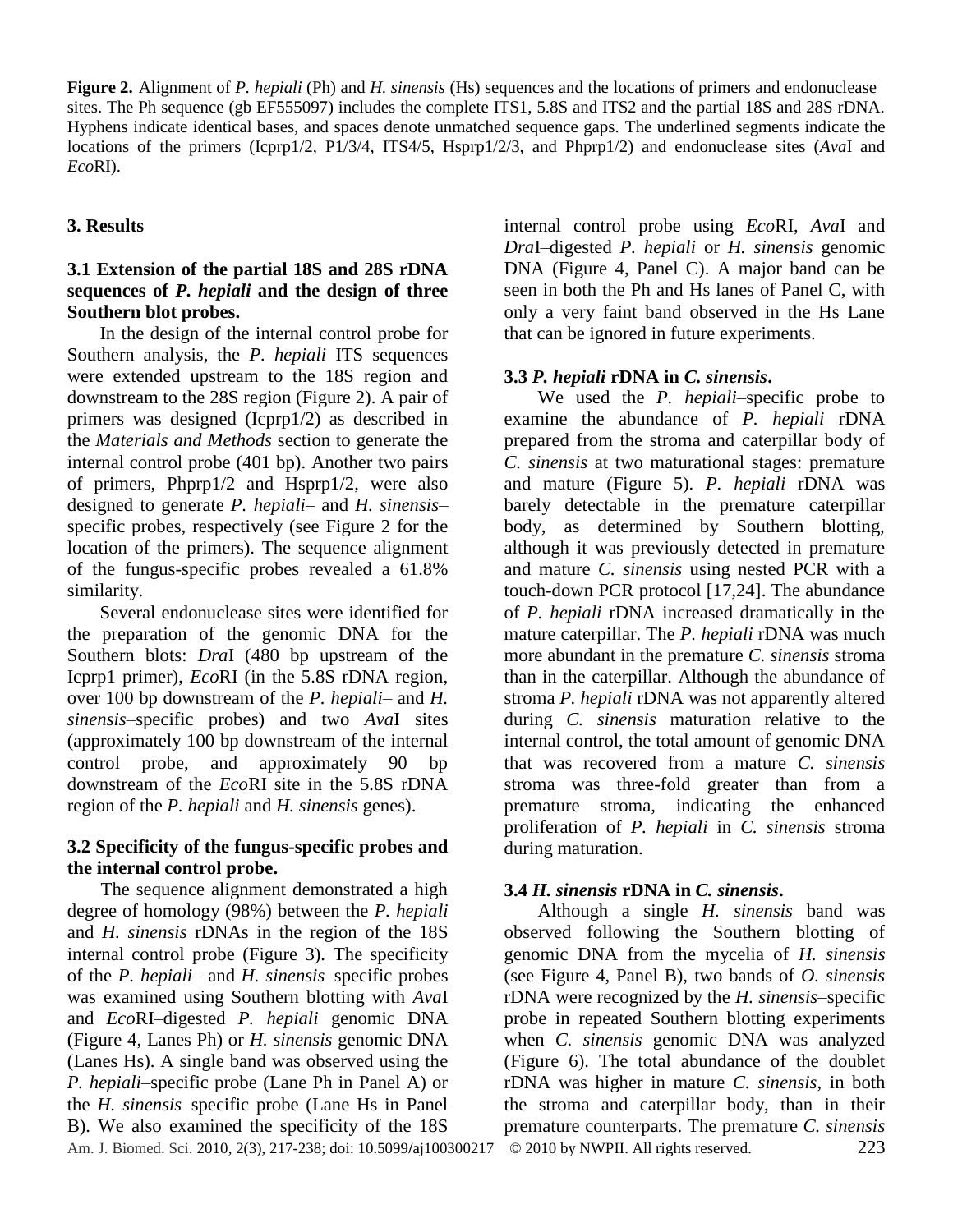contained only the faster-migrating moiety of the doublet rDNA in its caterpillar body, but mainly the slower-migrating moiety in its stroma. The maturation of *C. sinensis* resulted in the appearance of the slower-migrating rDNA moiety in the caterpillar body and a non-proportional increase in the abundance of the faster-migrating moiety in the stroma. But the slower-migrating rDNA moiety seemed to predominate in the stroma at both maturation stages of *C. sinensis*. Notably, these maturation-associated patterns in the emergence of the slower-migrating moiety of the doublet rDNA in the caterpillar body and stoma are similar to the changes observed for mesophilic *P. hepiali,* as shown in Figure 5.

|        |       | 1<br>50                                                  |
|--------|-------|----------------------------------------------------------|
| Phicpr | (1)   | GTTATTTTTTGACGCGTTCGGCACCTTACGAGAAATCAAAGTGCTTGG         |
| Hsicpr | (1)   |                                                          |
|        |       | 51<br>100                                                |
| Phicpr | (49)  | GCTCCAGGGGGAGTATGGTCGCAAGGCTGAAACTTAAAGAAATTGACGGA       |
| Hsicpr | (51)  | ----------------------------------                       |
|        |       | 101<br>150                                               |
| Phicpr |       | (99) AGGGCACCACCAGGGGTGGAGCCTGCGGCTTAATTTGACTCAACACGGGG  |
| Hsicpr | (101) | -------------------------                                |
|        |       | 151<br>200                                               |
| Phicpr |       | (149) AAACTCACCAGGTCCAGACACAATGAGGATTGACAGATTGAGAGCTCTTT |
| Hsicpr | (151) | ---------------------------                              |
|        |       | 201<br>250                                               |
| Phicpr |       | (199) CTTGATTTTGTGGGTGGTGGTGCATGGCCGTTCTTAGTTGGTGGAGTGAT |
| Hsicpr | (201) | --------------------------------                         |
|        |       | 251<br>300                                               |
| Phicpr | (249) | TTGTCTGCTTAATTGCGATAACGAACGAGACCTTAACCTGCTAAATAGCC       |
| Hsicpr | (251) | _________________________________                        |
|        |       | 301<br>350                                               |
| Phicpr | (299) | CGTATTGCTTTGGCAGTACGCCGGCTTCTTAGAGGGACTATCGGCTCAAG       |
| Hsicpr | (301) |                                                          |
|        |       | 351                                                      |
| Phicpr |       | (349) CCGAT                                              |
| Hsicpr | (351) |                                                          |
|        |       |                                                          |

Figure 3. Sequence alignment of the 18S internal control probe segment of *P. hepiali* and *H. sinensis* rDNA. "Phicpr" stands for *P. hepiali* internal control probe region, and "Hsicpr" stands for *H. sinensis* internal control probe region. Hyphens indicate identical bases.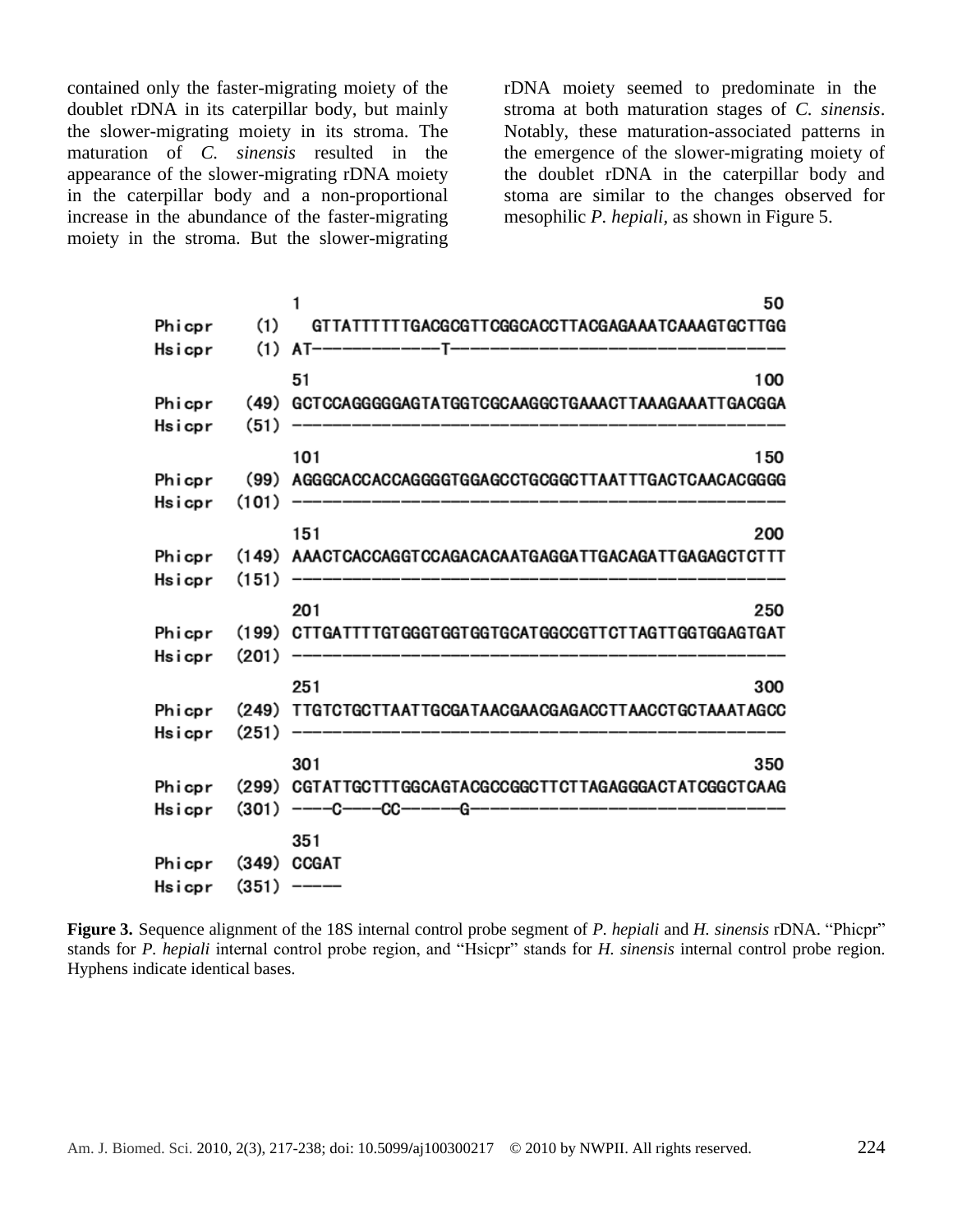|                              | В.                                                         | ς.                   |                              |
|------------------------------|------------------------------------------------------------|----------------------|------------------------------|
| Ph Hs M                      | Hs Ph M                                                    | Ph Hs M              |                              |
| 8576<br>7427<br>6106<br>4899 | <b><i><u>Right Come</u></i></b><br>--<br><b>Y Attrovin</b> | 8576<br>7427<br>6106 | 8576<br>7427<br>6106<br>4899 |
| 3639                         |                                                            | 4899                 | 3639                         |
| 2799                         |                                                            | 3639                 | 2799                         |
| 1953                         |                                                            | 2799                 | 1953<br>1515                 |
| 1515                         |                                                            | 1953                 | 1164                         |
| 1164                         |                                                            | 1515                 | 992                          |
| 992                          |                                                            | 1164<br>992          | 718                          |

**Figure 4.** Specificity of the Southern blot probes. Genomic DNA was prepared from *P. hepiali* mycelia (Ph Lanes) and from *H. sinensis* mycelia (Hs Lanes), as described in the *Materials and Methods*. "M" stands for molecular weight standards. Panel A was probed with the *P. hepiali–*specific probe, Panel B with the *H. sinensis–*specific probe and Panel C with the 18S internal control probe.



**Figure 5.** Southern blot analysis of *C. sinensis* rDNA probed with the *P. hepiali*–specific probe. Genomic DNA was prepared from the caterpillar body or stroma of *C. sinensis* at two maturational stages – premature (Pre) and mature  $(M)$  – as shown in Figure 1. The upper panel was probed with the *P. hepiali*–specific probe and the lower panel with the 18S control probe.

#### **3.5 Alignment of the** *H. sinensis* **and GC:ATbiased** *O. sinensis* **sequences.**

The incongruity between the single rDNA band when examining the genomic DNA prepared from *H. sinensis* mycelia and the doublet pattern observed when testing the total genomic DNA prepared from *C. sinensis* (compare Figure 4 and Figure 6) suggests the possible existence of more than one genotype in *C. sinensis*. While they can both be recognized by the *H. sinensis*–specific probe in the high stringency condition, they must have a high sequence similarity. To examine whether one of the genotypes had a point mutation



**Figure 6.** Southern blot analysis of *C. sinensis* rDNA probed with the *H. sinensis–*specific probe. Genomic DNA was prepared from the caterpillar body or stroma of *C. sinensis* at two maturational stages – premature (Pre) and mature  $(M)$  – as shown in Figure 1. The upper panel was probed with the *H. sinensis–*specific probe and the lower panel with the 18S control probe.

within the *Eco*RI site, we compared our *H. sinensis* sequence with three *O. sinensis* sequences (AB067721, AB067740 and AB067744) that were submitted to GenBank by Prof. Kinjo. While our *H. sinensis* sequence is 99% identical to the AB067721 *O. sinensis* sequence (Figure 7), scattered C→T and G→A base substitutions were found between the GC-rich genotype (AB067721) and the two AT-biased genotypes (AB067744 and AB067740)[30]. A similarity of only 86% was found between the GC-biased and AT-biased genotypes in the 5.8S segments, while an extremely high similarity (98%) was found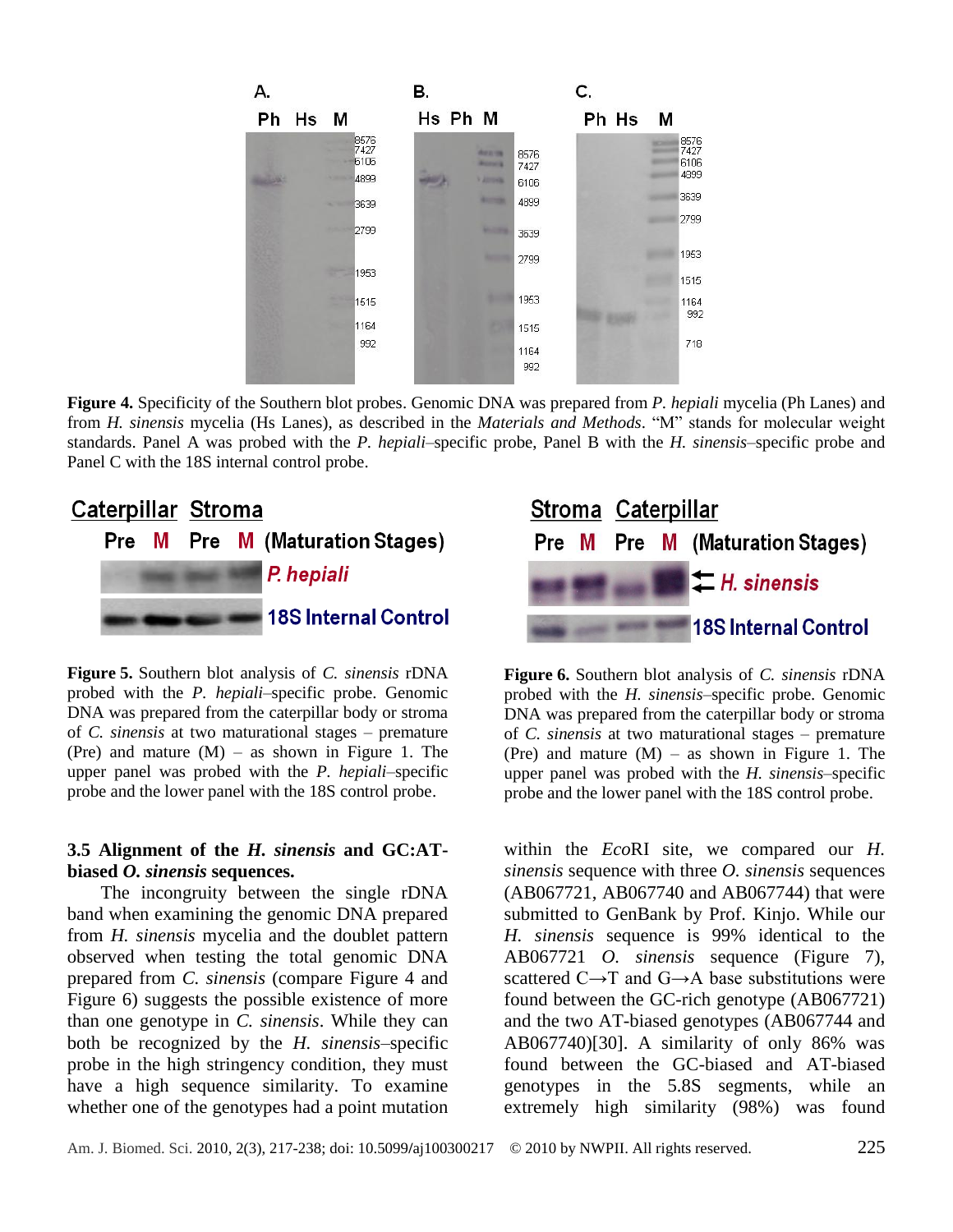between the AB067721 and *P. hepiali* EF555097 genes for the 5.8S segment (Table 1). The *Eco*RI site (GAATTC) in AB067721 $_{(294..299)}$  was mutated to GAATTT in  $AB067740_{(294..299)}$  and AB067744 $_{(290..295)}$ . This single C $\rightarrow$ T substitution resulted in the loss of the *Eco*RI site. The fastermigrating moiety on the Southern blot shown in Figure 6 represents the GC-biased genotype with the intact *Eco*RI site. The loss of the *Eco*RI site resulted in the *Eco*RI-undigested fragment of the AT-biased genotypes, which are about 87 bp larger than the GC-biased fragment, and caused the slower migration of the larger fragment in Figure 6.

## **3.6 MassARRAY single nucleotide extension assay for genotyping.**

Because multiple attempts to directly sequence the PCR fragments or to sequence after cloning the PCR fragments into a vector failed, we used the Sequenom MassARRAY SNP genotyping technique to examine single nucleotide substitutions at the SNP sites. The genomic DNA template was prepared from premature *C. sinensis* stroma (about 1.5 cm in height), and the Hsprp1/3 and ITS4/5 primers (see Figure 2 for the locations) were used in PCR reactions to prepare templates for single base extension. When the extension primers 067721-211, 067721-240, 067721-477, 067721-531 and 067721-581 were extended toward the SNPs at positions 211, 240, 477, 531 and 581 in the AB067721 ITS sequence (Figure 7), MALDI-TOF MS identified the heterozygous or heterogeneous A and G genotypes. The upper panel of Figure 8 shows a representative mass spectrum (067721-211), suggesting the simultaneous existence of both GC- and ATbiased genotypes in the premature *C. sinensis* stroma. We also found that the AT-biased genotypes with an extended A residue appear to have a greater molar concentration than the GCbiased genotype with an extended G residue, although the design of initial PCR primers (Hsprp1/3 and ITS4/5) was more favorable for the amplification of the genes of GC-biased genotype than for the genes of AT-biased genotypes.

The MassARRAY SNP genotyping experiments not only demonstrated the heterogeneous genotypes with the extended A and G residues, but also the genotypes with the extended C and T residues when the 067721-477 primer was extended toward the SNP at position 477 in the AB067721 ITS sequence (Lower Panel of Figure 8). While the C-genotype was detected in the experiments using primers 067721-240 and 067721-477, the T-genotype was shown in all the MALDI-TOF mass spectra when the extension primers were simultaneously extended toward the SNPs at positions 211, 240, 477, 531 and 581 in the AB067721 ITS sequence. These heterogeneous genotypes that naturally occur in *C. sinensis* may be due to both transition (G- to Agenotype) and transversion (G- to C- or Tgenotype) point mutations.

In addition to the results shown in Figure 8 to distinguish between the GC- and AT-genotypes, we further modified the experimental condition to allow the discrimination between the two ATgenotypes, AB067740 and AB067744. The HsATp1/2 primers (see Figure 7 for the locations) were used in the first step PCR. The 067740-324, 067740-328 and 067740-360 extension primers were selected for single base extension toward the SNPs at positions 324, 328 and 360 in the AB067740 5.8S rDNA that has high sequence similarity with the AB067740 and AB067744 5.8S genes, but low similarity with all other fungal 5.8S genes (Table 1). Figure 9 shows a representative mass spectrum of SNP primer extension, where the primer 067740-328 (the reverse-complement) was not only extended to an extended A residue of the AB067740 genotype, but also to a slightly higher molar concentration of an extended G residue of the AB067744 transition mutant genotype. This primer also extended to a C or a T residue of the transversion mutant genotypes.

## **3.7 Maturational increase in inversely orientated** *O. sinensis* **rDNA.**

*O. sinensis* rDNA was amplified using Hsprp1/3 primers favorable for the amplification of the *O. sinensis* genes of the GC-biased AB067721 genotype, and genomic DNA templates were prepared from premature *C. sinensis* stroma (about 1.5 cm in height), maturing *C. sinensis* stroma (about 4.0 cm in height) or mature *C. sinensis* stroma (about 7.0 cm in height) (see Figure 1). Using a touch-down PCR protocol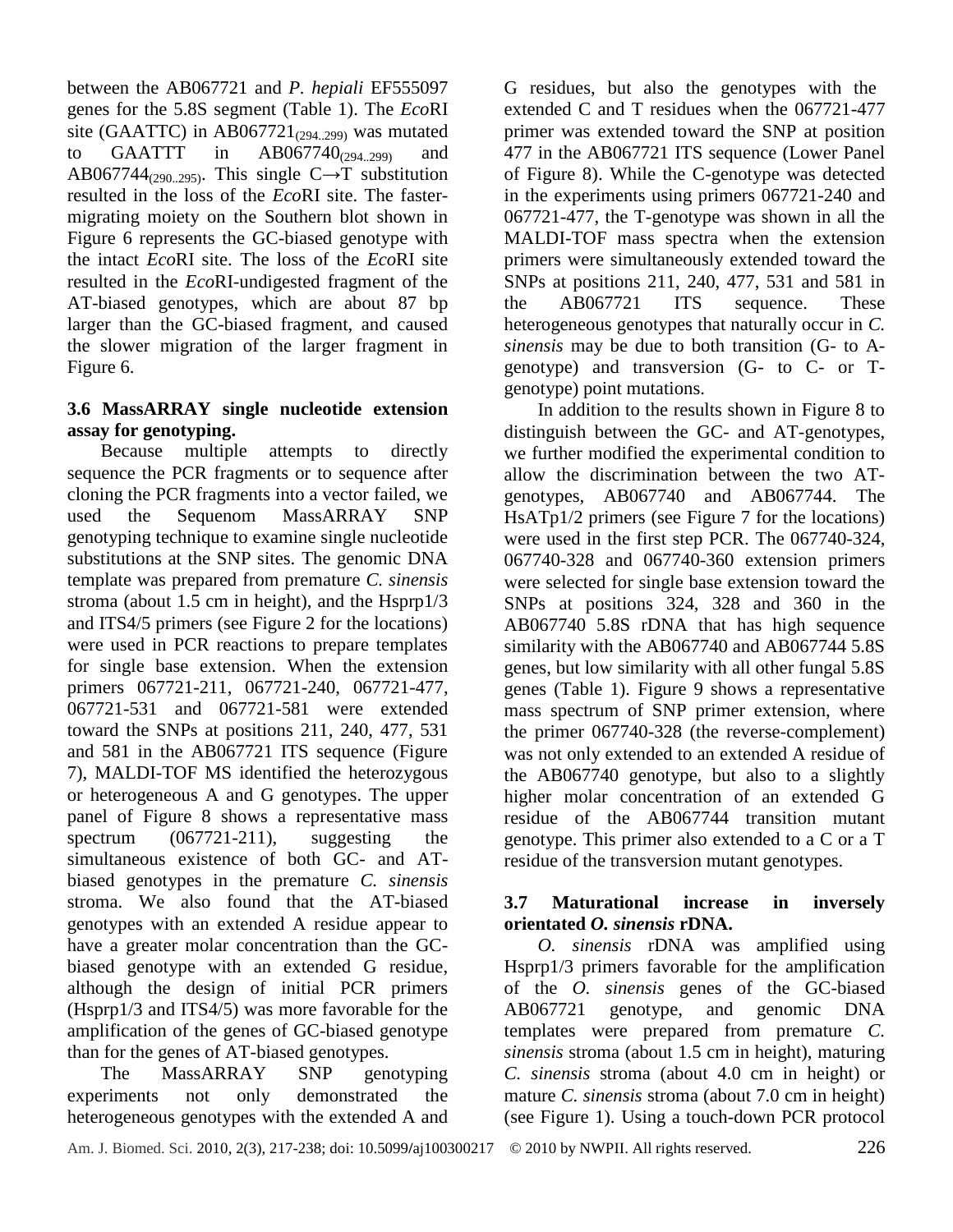to ensure high specificity, four bands could be consistently amplified from all three genomic DNA templates: a highly abundant 440-bp (440- A) moiety, a less abundant 320-bp moiety, and two barely detectible bands of 270- and 150-bp (Figure 10). Compared to the 440-A moiety, the abundance of the 320-bp moiety was low in premature and maturing stroma (Left and Middle Panels of Figure 10) and was largely increased in mature stroma (Right Panel).



**Figure 7.** Alignment of the *H. sinensis* sequences and three *O. sinensis* sequences and the locations of the *Eco*RI site and SNP sites. The sequences contain complete segments of ITS1, 5.8S and ITS2 rDNA and partial segments of 18S and 28S rDNA. Hs stands for *H. sinensis*, Os for *O. sinensis* and "Qinghai Hs" for the sequence of *H. sinensis* isolated from *C. sinensis* collected in Qinghai. The *Eco*RI site is indicated in red for the GC-biased genotype with a single base substitution (in green) in the AT-biased genotype sequences. "067721-211", "067721-240", "067721-477", "067721-531" and "067721-581" denote the five extension primers (in red) used for SNP genotyping that were designed for extension toward positions 211, 240, 477, 531 and 581 of the AB067721 sequence, respectively, to detect the single nucleotide polymorphisms. "067740-324", "067740-328" (the reverse-complement) and "067740-360" denote the three extension primers (in red) that were designed for extension toward positions 324, 328 and 360 (in green) of the AB067740 sequence, respectively. Hyphens indicate identical bases, and spaces denote unmatched sequence gaps.

**Table 1.** Sequence similarities of the ITS1, 5.8S and ITS2 segments in the GC-biased (AB067721) and AT-biased (AB067740 and AB067744) *O. sinensis* genotypes and in *P. hepiali* (EF555097).

Am. J. Biomed. Sci. 2010, 2(3), 217-238; doi: 10.5099**/**aj100300217© 2010 by NWPII. All rights reserved. 227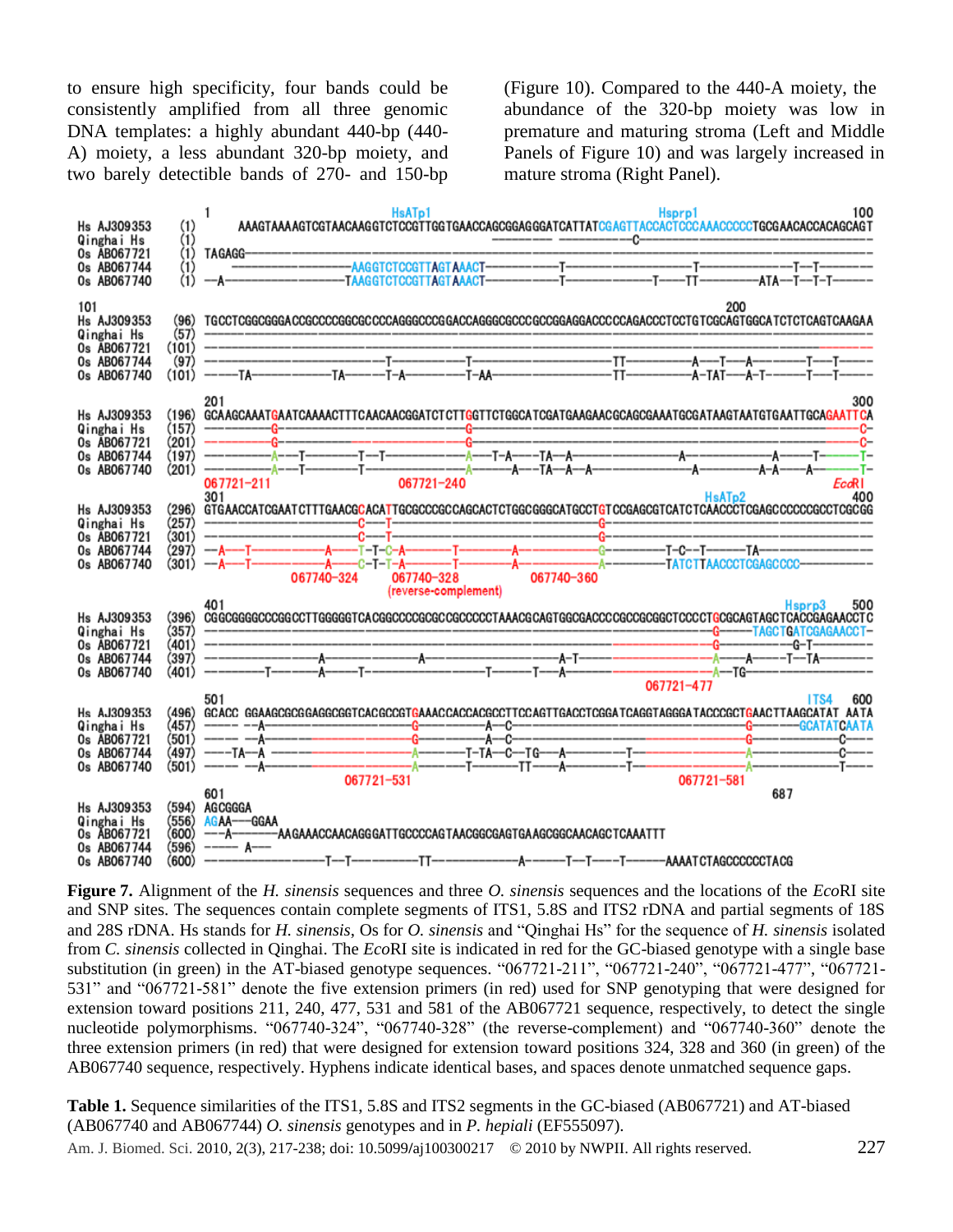|                       | ITS1 | 5.8S   | ITS2                               | <b>ITS1/5.8S/ITS2</b> |
|-----------------------|------|--------|------------------------------------|-----------------------|
| AB067721 vs. AB067740 | 80%  | 86%    | $91\%$                             | 86%                   |
| AB067721 vs. AB067744 | 90%  | 86%    | 90%                                | 88%                   |
| AB067740 vs. AB067744 | 89%  | $92\%$ | 89%                                | 90%                   |
| AB067721 vs. EF555097 | 71%  | 98%    | no significant<br>similarity found | 74%                   |

Note: The sequence alignment analyses were performed based on the *O. sinensis* sequences registered in GenBank. The AB067721 *O. sinensis* genes are for the segments of the partial 18S ribosomal RNA (1..58), ITS1(59..217), 5.8S rRNA  $(218.373)$ , ITS2 $(374.549)$  and the partial 28S rRNA  $(550.667)$ . The AB067740 genes are for the segments of the partial 18S  $rRNA_{(1..58)}$ , ITS1(59..217), 5.8S rRNA (218..373), ITS2(374..549) and the partial 28S rRNA (550..686). The AB067744 genes are for the segments of the partial 18S rRNA  $_{(1..54)}$ , ITS1 $_{(55..213)}$ , 5.8S rRNA  $_{(214..369)}$ , ITS2 $_{(370..544)}$  and the partial 28S rRNA  $(549..604)$ . The EF555097 genes are for the segments of the partial 18S rRNA  $(1..794)$ , ITS1 $(795..974)$ , 5.8S rRNA  $(975..1132)$ ,  $ITS2_{(1133..1293)}$  and the partial 28S rRNA  $_{(1294..1584)}$ .



**Figure 8.** Representative MALDI-TOF mass spectra to distinguish between the GC- and AT-genotypes. The SNP extension primers 067721-211 and 067721-477 were designed based on the alignment of the AB067721, AB067740 and AB067744 sequences and extended to the SNPs at positions of 211 and 477 in the AB067721 sequence (see Figure 7 for the locations). The allele peaks are marked with "A" indicating one of the primers with an extended adenine, "G" representing an extended guanine, "C" denoting an extended cytosine and "T" referring to an extended thymine.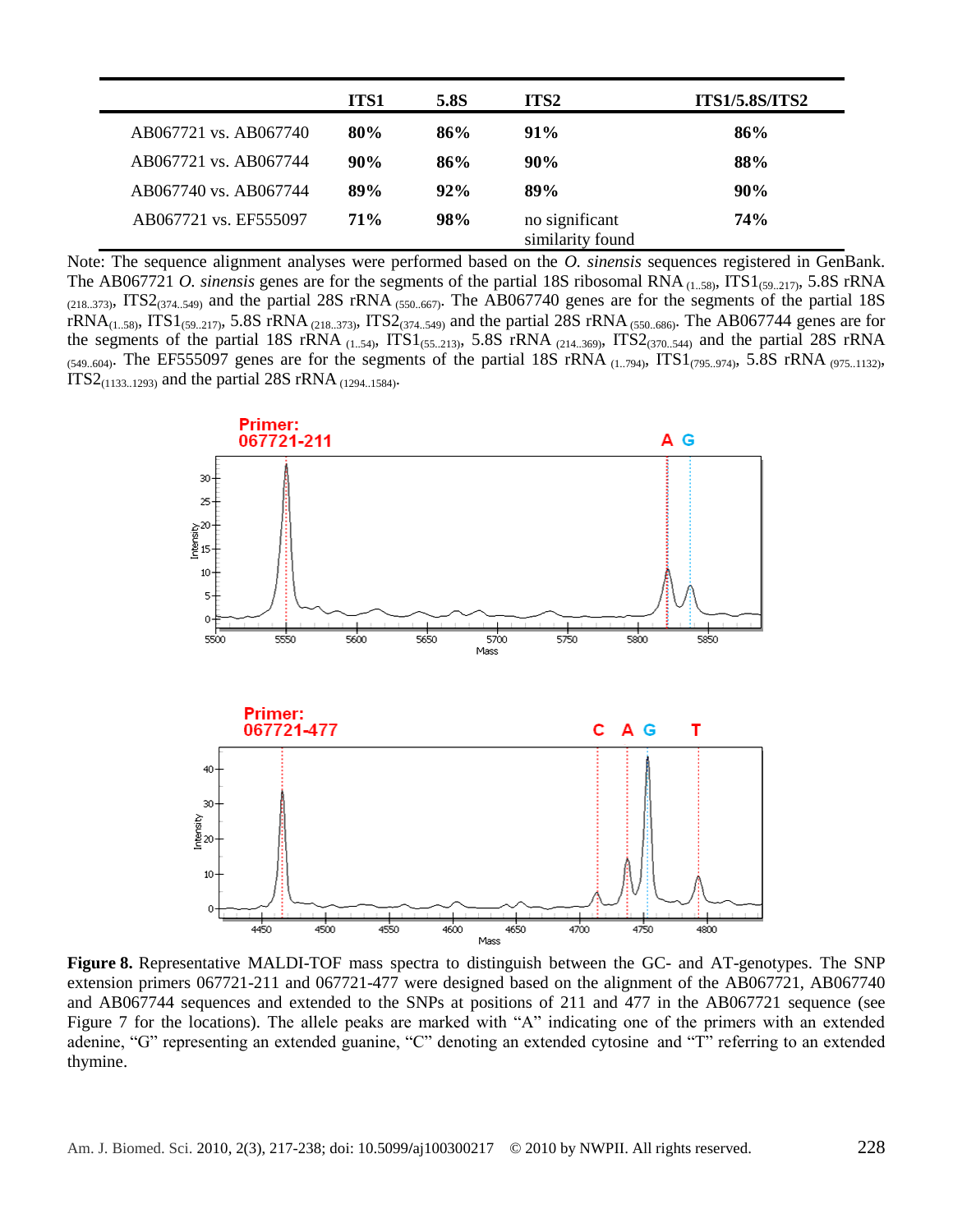

**Figure 9.** Representative MALDI-TOF mass spectrum to distinguish between the two AT-genotypes. The SNP extension primer 067740-328 was designed and extended to the SNP at position of 328 in the AB067740 sequence (see Figure 7 for the locations). Refer to the Figure 8 legend for the labels of the allele peaks.



**Figure 10.** Agarose gel electrophoresis of PCR products from *C. sinensis* stroma rDNA and the maturational increase in the 320-bp PCR moiety. PCR was performed using genomic DNA templates prepared from premature *C. sinensis* stroma (1.5 cm in height), maturing *C. sinensis* stroma (4.0 cm in height) or mature *C. sinensis* stroma (7.0 cm in height), the Hsprp1/3 primers and a touch-down PCR protocol. "M" indicates the molecular weight standards.

|                  | (bp.)          | Aligned to | <b>Notes</b>                                      |
|------------------|----------------|------------|---------------------------------------------------|
|                  | $\sim$ 440 (A) | n.s.       | Hsprp1/3 PCR product                              |
| Shown in         | $-320$         | EF378610   | Hsprp1/3 PCR product                              |
| <b>Figure 10</b> | $-270$         | n.s.       | Hsprp1/3 PCR product                              |
|                  | ~150           | n.s.       | Hsprp1/3 PCR product                              |
| Shown in         | $~1440$ (B)    |            | EcoRI-undigested Product 440-A                    |
| Figure 13        | ~240           | AB067721   | <i>EcoRI</i> -digested fragments of Product 440-A |
|                  | $~1 - 200$     | AB067721   |                                                   |

**Table 2.** Sequences of the PCR products and *Eco*RI-digestible fragments aligned against *O. sinensis* sequences in GenBank (AB067721 and EF378610).

Note: *n.s.*, not sequenced. —, the sequence could not be obtained via either direct sequencing or insertion into a vector prior to sequencing.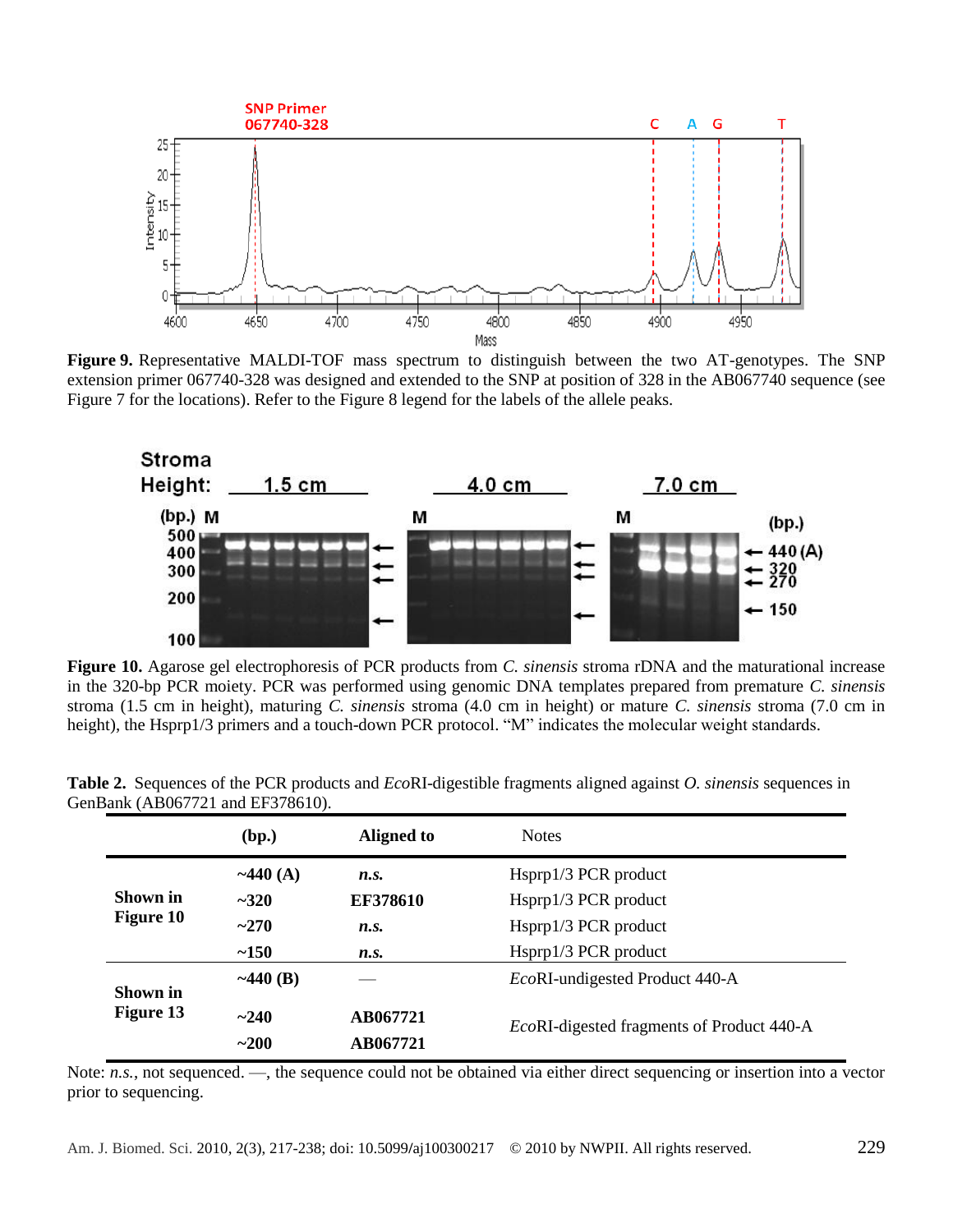

**Figure 11.** Agarose gel electrophoresis of the ITS4/5 PCR products amplified from genomic DNA prepared from *P. hepiali*, *P. sinensis* or *H. sinensis* mycelia.

We further examined whether these multiple PCR species could be amplified from genomic DNA prepared from mycelia of the previously purified *C. sinensis*–associated fungi: *P. hepiali*, *P. sinensis* and *H. sinensis*. Although the consistent finding of several visible PCR species was still seen using the ITS4/5 primers and genomic DNA prepared from premature stroma (data not shown), no secondary PCR species equivalent to the 320-bp and smaller species were amplified when the PCR template was prepared from mycelia of the previously purified *C. sinensis*–associated fungi (Figure 11). These findings shown in Figures 10 and 11 indicate the existence of distinct *O. sinensis* fungi or a single *O. sinensis* fungus with heterozygous or heterogeneous genotypes in *C. sinensis*.

The 320-bp PCR product (Figure 10) was further sequenced, and the sequence was compared with sequences in GenBank/EMBL using BLAST (Figure 12; Table 2). The 320-bp sequence significantly aligned with 37 (represented by EF378610) of the 100 bestmatched sequences. At the same time, it aligned inversely to the remaining 63 sequences (represented by AB067721). It remains to be determined why the 320-bp species was truncated,

losing about 30 bp near its 5<sup>'</sup> end and about 80 bp close to its 3' end, compared to the expected size (about 440 bp) based upon the locations of the Hsprp1/3 primers. Also shown in Figure 12, the rDNA segment assignment information provided by GenBank indicates the complete reversal of the ITS1 and ITS2 segments and the 18S and 28S rDNA segments for these two groups of GenBank registrations, EF378610 *vs.* AB067721.

#### **3.8 Maturational alteration of the susceptibility of the 440-A PCR product to** *Eco***RI digestion.**

On the basis of the  $C \rightarrow T$  base substitution within the *Eco*RI site (Figure 7), the 440-A moiety (see Figure 10) that was amplified from stroma genomic DNA was recovered from the agarose gel and subjected to an overnight digestion with *Eco*RI. Two digested fragments of 240- and 200 bp were produced (Figure 13). However, the majority of the 440-bp (440-B) moiety remained undigested when the 440-A moiety was amplified from genomic DNA prepared from premature *C. sinensis* stroma (Left Panel, Figure 13), indicating that only small portion of the premature stroma ITS rDNA contained the intact *Eco*RI site (GCbiased sequence) and the majority lacked the *Eco*RI site (AT-biased transition mutant sequences). This result was consistent with the Southern blot findings shown in Figure 6. Relative to the abundance of the undigested 440-B moiety, the abundance of the digested 240- and 200-bp fragments increased with an increase in the height of the *C. sinensis* stroma during *C. sinensis* maturation (Middle and Right Panels, Figure 13; see Figure 1 for *C. sinensis* maturation). We confirmed via sequencing analysis that the 240 and 200-bp fragments have the GC-biased genotype of the AB067721 sequence (Table 2). These results demonstrate an increase in the susceptibility of the 440-A moiety to *Eco*RI digestion throughout maturation. In other words, the results showed an increase in the likelihood of having an intact *Eco*RI site in the 440-A moiety (GC-biased *O. sinensis* genotype) during *C. sinensis* maturation.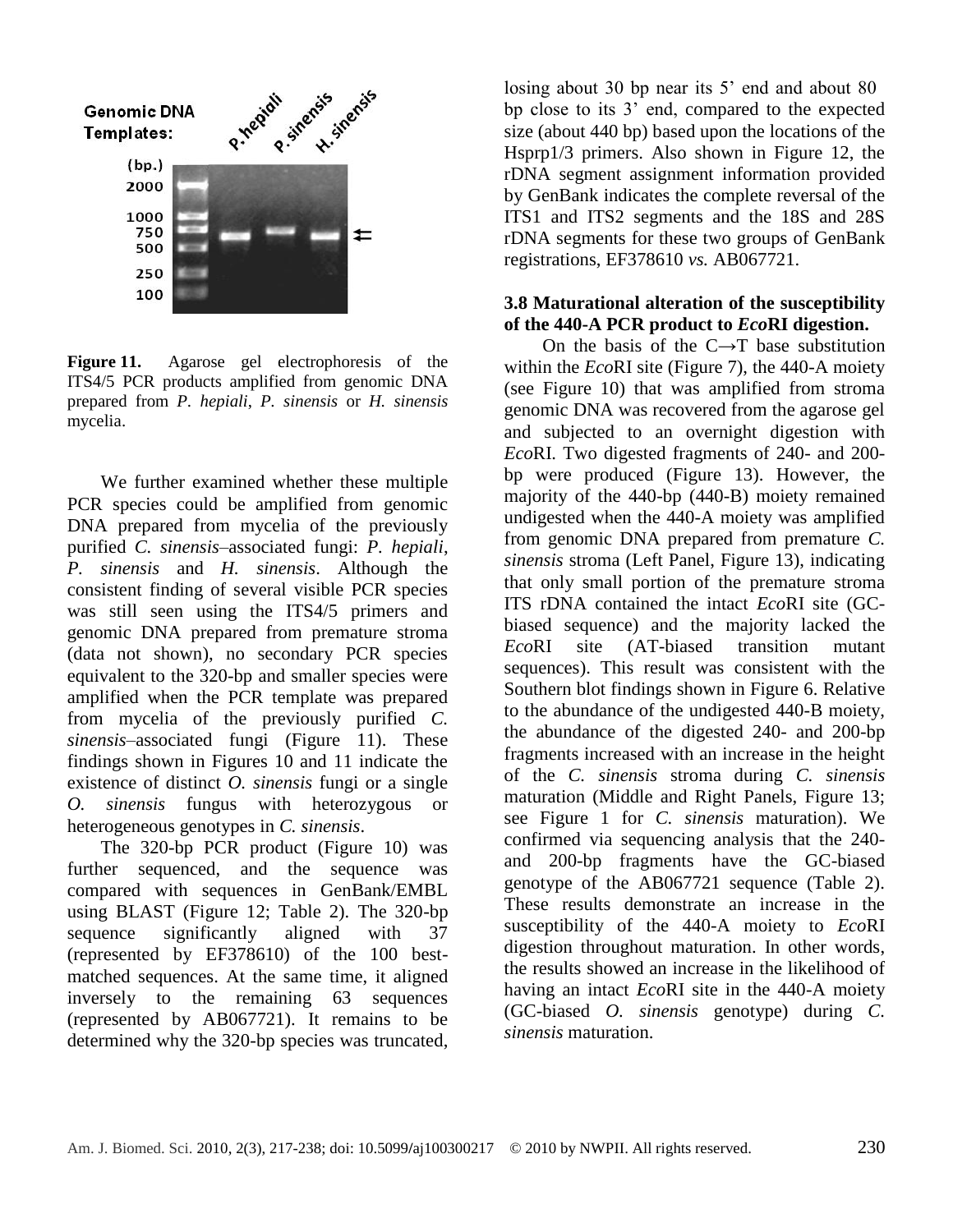| EF378610 | 1         | TCCTCCGCTTATTGATATGCTTAAGTTCAGCGGGTATCCCTACCTGATCCGAGGTCAACT                  | 60         |
|----------|-----------|-------------------------------------------------------------------------------|------------|
| AB067721 | 608       |                                                                               | 549        |
|          |           |                                                                               |            |
|          |           |                                                                               |            |
| EF378610 | 61        | GGAGGGTGTGGTGGTTTCACGGCGTGACCGCCTCCGCGCTCCCGGTGCGAGGTTCTCAGC                  | 120        |
| AB067721 | 548       | GGAGGGTGTGGTGTTTCACGGCGTGACCGCCTCCGCGCTCCCGGTGCGAGGTTCTCAGC                   | 489        |
|          |           |                                                                               |            |
| EF378610 | 121       | GAGCTACTGCGCAGGGGAGCCGCGGCGGGGTCGCCACTGCGTTTAGGGGGCGGCGCGGGG                  | 180        |
| AB067721 | 488       | GAGCTACTGCGCAGGGGAGCCGCGGGGGGTCGCCACTGCGTTTAGGGGCGGCGCGGGGG                   | 429        |
| PCR320BP | 1         |                                                                               | 18         |
|          |           |                                                                               |            |
| EF378610 | 181       |                                                                               |            |
| AB067721 | 428       | CCGTGACCCCCAAGGCCGGGCCCCGCCGCCGGAGGCGGGGGCTCGAGGGTTGA -                       | 369        |
| PCR320BP | 19        |                                                                               | 78         |
|          |           |                                                                               |            |
| EF378610 | 241       | CGCTCGGACAGGCATGCCCGCCAGAGTGCTGGCGGGCGCAATGTGCGTTCAAAGATTCGA 300              |            |
| AB067721 | 368<br>79 |                                                                               | 309<br>138 |
| PCR320BP |           |                                                                               |            |
| EF378610 | 301       | TGGTTCACTGAATTCTGCAATTCACATTACTTATCGCATTTCGCTGCGTTCTTCATCGAT                  | 360        |
| AB067721 | 308       |                                                                               | 249        |
| PCR320BP | 139       | ----------------------------G -                                               | 196        |
|          |           |                                                                               |            |
| EF378610 |           |                                                                               | 420        |
| AB067721 | 248       |                                                                               | 189        |
| PCR320BP | 197       |                                                                               | 256        |
| EF378610 | 421       |                                                                               | 480        |
| AB067721 | 188       | AGATGCCACTGCGACAGGAGGGTCTGGGGGTCCTCCGGCGGCGCCCCTGGTCCGGGCCCT                  | 129        |
| PCR320BP | 257       | -A-----------G-C------GG---                                                   | 284        |
|          |           |                                                                               |            |
| EF378610 | 481       | GGGGCCCCGGGCCGCTCCCCCCCAGGCAACTGCTGTGCTGTTCGCAGGGGGTTTGGGAGT                  | 540        |
| AB067721 | 128       | GGGGCGCCGGGGCGGTCCCGCCGAGGCAACTGCTGTGGTGTTCGCAGGGGGTTTGGGAGT                  | 69         |
|          |           |                                                                               |            |
|          |           | EF378610 541 GGTGACTCGATAATGATCCCTCCGCTGGTTCACCAACGGAGACCTTGTTACGACTTTTAC 600 |            |
|          |           | AB067721 68 GGTGACTCGA                                                        | 9          |
|          |           |                                                                               |            |
|          |           |                                                                               |            |
|          |           | EF378610 601 TTCC 604                                                         |            |
|          |           | AB067721 8 ----TCTA 1                                                         |            |

**Figure 12.** Alignment of the sequence of the 320-bp PCR product and two GC-biased *O. sinensis* sequences available in GenBank. The GenBank sequences (EF378610 and AB067721) contain the complete ITS1, 5.8S and ITS2 rDNA and partial segments of the 18S and 28S rDNA, but were aligned inversely. The sequence for the 320-bp product aligned perfectly to the EF378610 sequence and inversely to AB067721 sequence. The bases in the red boxes are ITS1, as assigned by scientists at GenBank, and the bases in the green boxes are ITS2. The bases in light blue, black or dark blue are the 18S, 28S or 5.8S rDNA, respectively.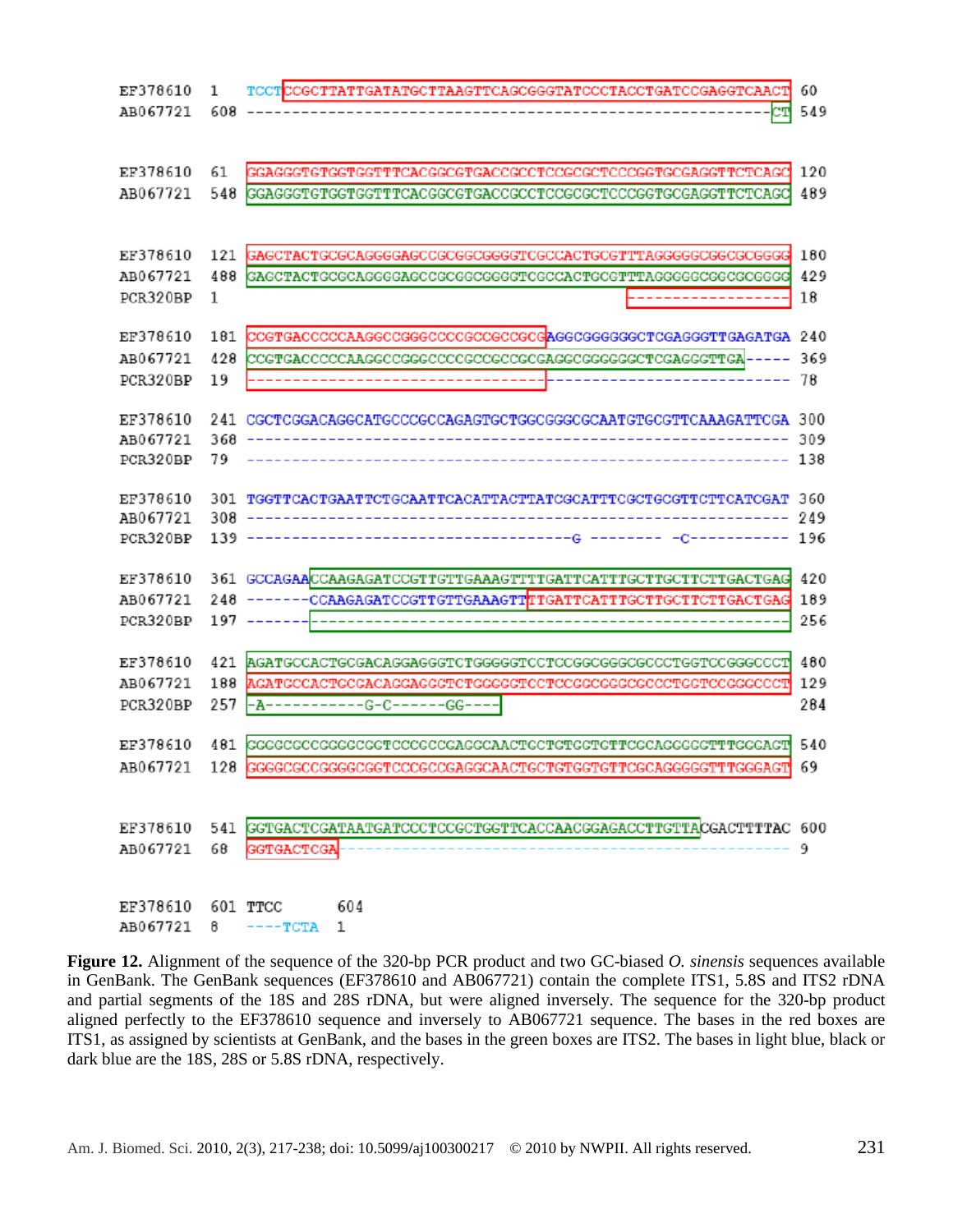

**Figure 13.** Agarose gel electrophoresis of the *Eco*RI-digested 440-A PCR product and maturational changes in the susceptibility of the 440-A fragment to *Eco*RI digestion. Left Panel: The 440-A fragment was amplified from genomic DNA prepared from short stroma (1.5 cm in height, Figure 1) from premature *C. sinensis*, recovered from the agarose gel shown in the Left Panel of Figure 10 and digested with *Eco*RI. Middle Panel: The 440-A fragment was amplified from genomic DNA prepared from medium height stroma (4.0 cm in height, Figure 1) from maturing *C. sinensis*, recovered from the agarose gel shown in the Middle Panel of Figure 10 and digested with *Eco*RI. Right Panel: The 440-A fragment was amplified from genomic DNA prepared from long stroma (7 cm in height, Figure 1) from mature *C. sinensis*, recovered from the agarose gel shown in the Right Panel of Figure 10 and digested with *Eco*RI.

#### **4. Discussion**

The traditional Chinese herb *C. sinensis*, which is also known as "winter worm, summer grass,‖ has a broad spectrum of health benefits [5,6]. It has a complex life cycle and grows in a highly specific environment in the high altitude areas of the Qinghai-Tibetan Plateau. Traditional Chinese medicine herbalists have long recognized that the maturational changes in *C. sinensis* morphology are associated with varied therapeutic potencies. We have previously reported the altered profiles of component proteins and other small organic chemicals (both polar and non-polar) that occur during *C. sinensis* maturation [17]. In that study, we also found the maturation-related attenuation of the colony-forming capability of *H. sinensis* in the caterpillar body of *C. sinensis* under highly competitive proliferation conditions at a culture temperature of  $5{\text -}10$  °C. This trend may suggest the presence of heterogeneous psychrophilic and mesophilic phenotypes of *O. sinensis* fungi in the caterpillar body under the increased environmental temperature on the Plateau from May to July. This trend is also associated with an increase in either the total abundance of the doublet structure (both GC- and AG-biased genotypes) or the faster-migrating moiety (GC-biased genotype) of *O. sinensis* rDNA

in the *C. sinensis* caterpillar during *C. sinensis* maturation (Figure 6). The maturational increase in the abundance of the faster-migrating moiety of the stroma *O. sinensis* shown in Figure 6, coupled with the inability of the stroma "*H. sinensis*" to form colonies in the competitive colony-formation assays under low-temperature culture, suggests the presence of mesophilic *O. sinensis* fungus in *C. sinensis* stroma [17]. This increase in the GCbiased genotype may be attributed to, at least in part, the largely increased biomass of the inversely orientated GC-genotype of the stroma *O. sinensis* fungus (Figure 10), which might possibly be mesophilic in its phenotype.

It has been reported that *P. hepiali* in the caterpillar body does not predominate in competitive colony formation assays like *H. sinensis* does when cultured at  $5-10 \text{ C}$  [17]. This may be partially due to the less predominance of *P. hepiali* in the caterpillar body of premature *C. sinensis* (Figure 5). However, when in competition with psychrophilic *H. sinensis*, the low culture temperature may contribute, at least in part, to the low competence of mesophilic *P. hepiali* to competitively form colonies. When similar low temperatures were used in microcycle conidiation experiments, the conidiation of psychrophilic *H. sinensis* ascospores was favored, but not the ascospores of mesophilic fungi or the natural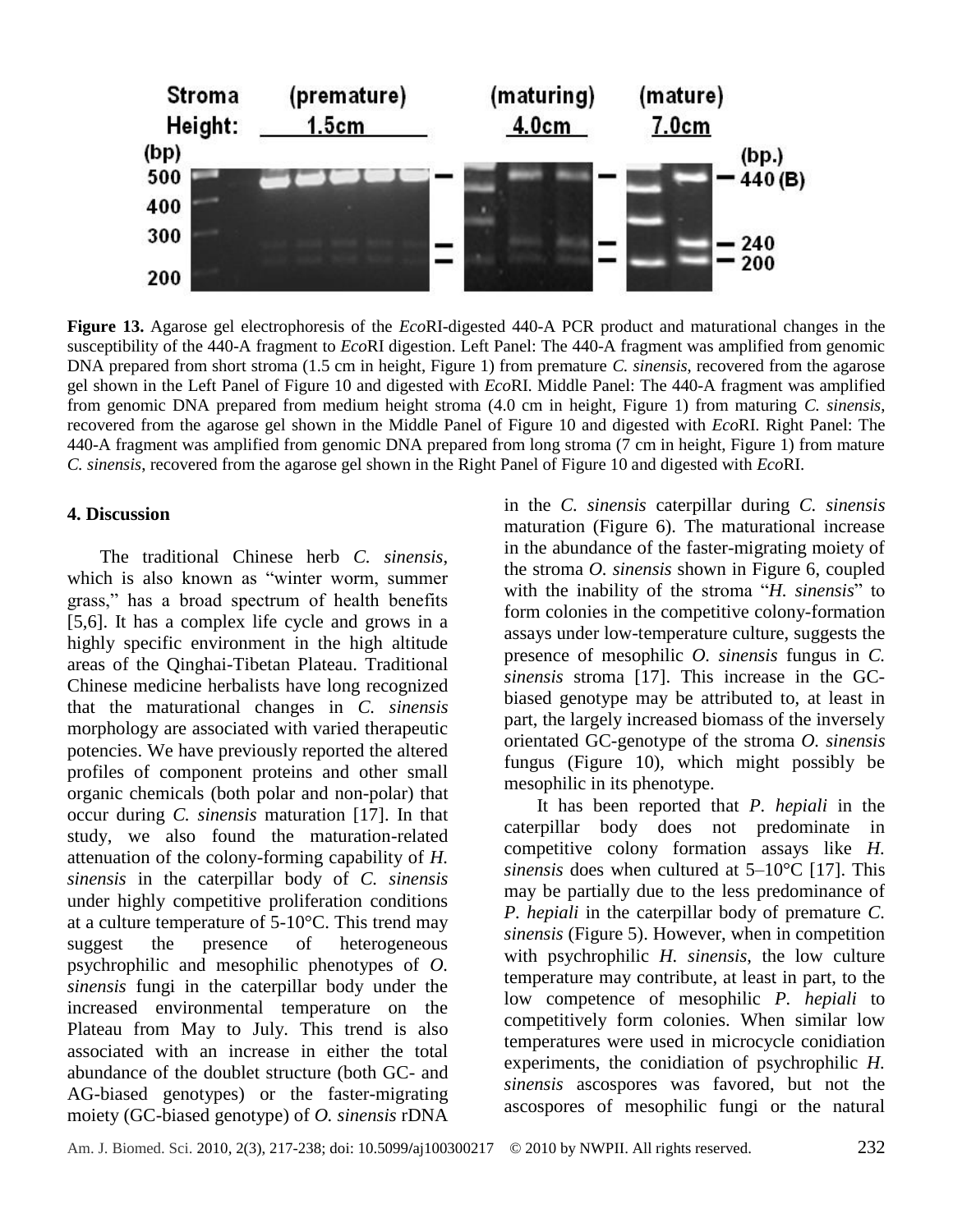interactions between mesophilic and psychrophilic fungi [14,15]. Therefore, the careful reproduction of the seasonal alterations and diurnal-nocturnal fluctuations of the environmental temperature on the Plateau is critical for examining the microcycle conidiation of ascospores of all psychrophilic and mesophilic *C. sinensis*– associated fungi, including the mutants of *O. sinensis* with mesophilic phenotypes.

As detected using Southern blotting, a doublet rDNA pattern representing two groups of *O. sinensis* genotypes with or without the *Eco*RI restriction site (Figures 6, 7 and 13) was observed in *O. sinensis*. These two groups of mutants are differentially expressed in the stroma and caterpillar body of the premature *C. sinensis* and undergo maturational alterations (Figures 6 and 13). A Bayesian analysis of *O. sinensis* sequences available in GenBank up to 2006 clustered 71 highly divergent *O. sinensis* sequences into at least five phylogenetic clades, three of which are highly supported clades represented by AB067721, AB067740 and AB067744 [30]. Using cloning and sequencing techniques, Yang et al. and Xiao et al. have demonstrated the co-existence of the GC- and AT-biased genotypes in genomic DNA samples that were prepared from either mixed or individual *C. sinensi*s specimens, although the maturational stages of the *C. sinensi*s specimens examined in these reports were not provided [24,31]. Here, our data from MassARRAY SNP genotyping analysis agree with their findings that the GC- and AT-biased genotypes co-exist naturally in *C. sinensi*s (Figures 7, 8 and 9). We also report for the first time the changes in the biomasses of the GC- and AT-biased genotypes during *C. sinensi*s maturation (Figures 6, 10 and 13).

Of note, while we could easily obtain the GCbiased sequences of both orientations (Figures 2, 3 and 7) [17,25], we encountered many technical difficulties when sequencing several PCR fragments of the AT-biased genotypes of *O. sinensi*s. This may have been caused by the existence of interfering DNA structures. Such unknown structures also prevented the insertionligation of the particular fragments into vectors for subsequent cloning and sequencing. Fortunately, using the MassARRAY SNP genotyping

technique, we successfully confirmed that the heterogeneous GC- and AT-biased genotypes simultaneously exist in the *C. sinensi*s DNA (Figure 8). When taking advantage of the low similarity of the AT-biased sequences with all other fungal sequences in the 5.8S rDNA segment (Table 1), the SNP genotyping simultaneously identified both AB067740 and AB067744 genotypes in the *C. sinensi*s DNA (Figure 9). This technique discovered not only the transition substitutions between the purine bases (A and G residues) and/or between the pyrimidine bases (C and T residues), but for the first time the [transversion](http://en.wikipedia.org/wiki/Transversion) substitutions between the purine and pyrimidine bases. We also observed a truncated PCR product that has a reverse orientation compared to the GC-biased sequence of the AB067721 genotype and is approximately 30% smaller than the predicted size (Figures 10 and 12). Presently, PCR-based techniques have been widely used in *C. sinensis* studies, and scientists are drawing conclusions based on their PCR findings. For example, Chen, et al. detected a low level of *Paecilomyces sp.* and *Tolypocladium sp.* in a PCR library that they constructed and concluded that these *C. sinensis*–associated fungi "should be considered counterfeits of *C. sinensis*" [21]. Xiao, et al. reported the inconsistent detection of either of AT-biased genotypes in individual *C. sinensis* specimens and concluded that these AT-biased genotypes "might represent" the other fungal species…rather than the cryptic species of *C. sinensis*" [31]. In addition, Hao, et al. did not detect the AT-genotype ITS sequences from *C. sinensis* specimens collected from 21 counties in the Qinghai-Tibet Plateau and proposed that the AT-biased genotypes might be non-natural mutants that occurred during or after fungus isolation and purification [33], the processes that occur between collecting the wild *C. sinensis* specimens and sequencing. Unfortunately, false negative results or low detection rate of target sequences, which can be attributed to defective or biased primer design, the experimental setting, the inactivation of DNA polymerase, post-PCR isolation and purification processes, special DNA structures or even the limitation of the PCR technique per se, are a common occurrence in PCR-based studies. In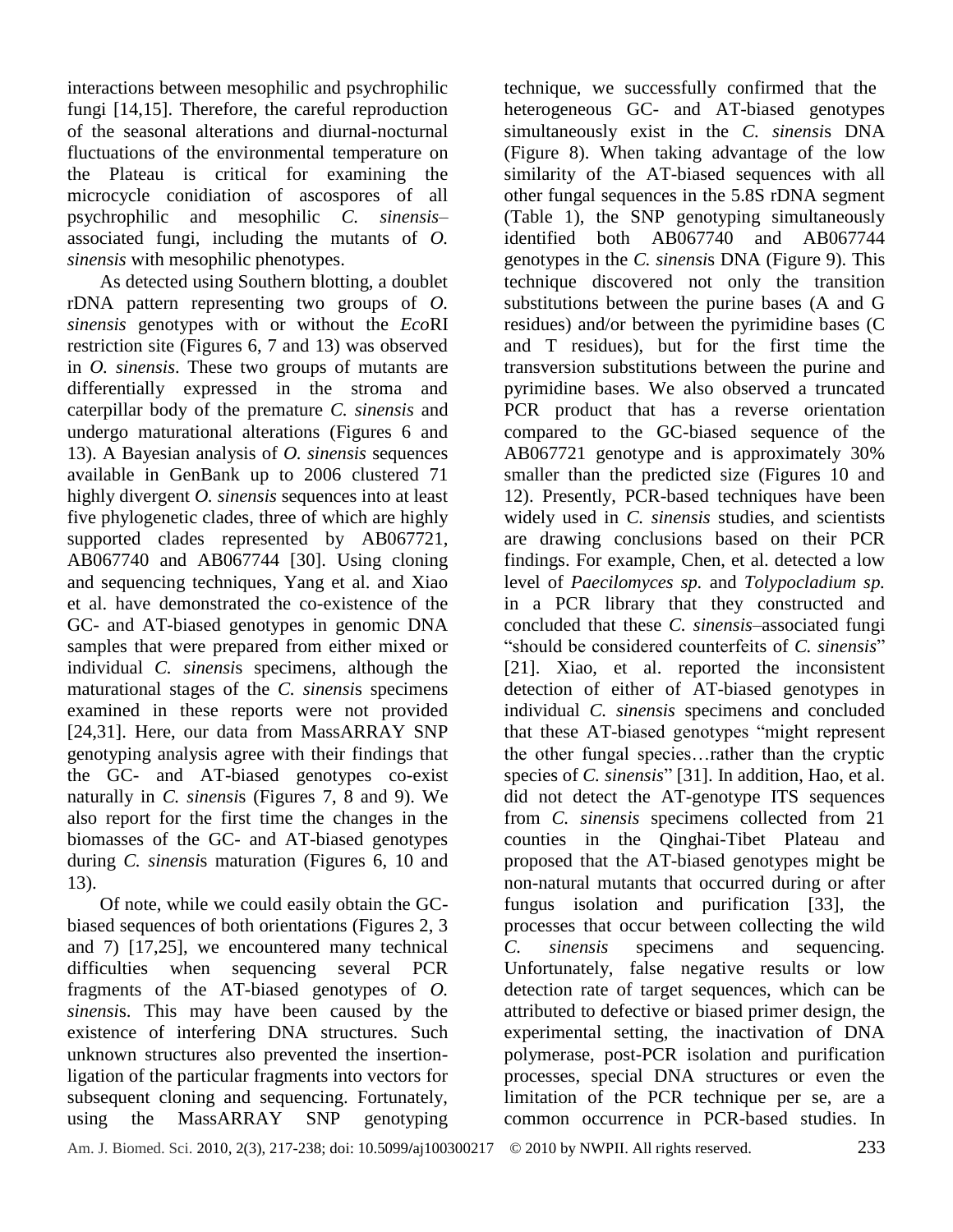instances with little or no detection of the targeted sequence using PCR-based techniques, one may need to carefully eliminate the possibility of false negatives by modifying the PCR protocol and primers, selecting *C. sinensis* at different maturational stages for PCR template preparations, repeating the PCR and combining various techniques before making conclusions. Although selecting PCR products within a range of targeted molecular sizes is a common practice, our findings shown in Figures 10 and 12 indicate that ignoring PCR products outside of the range of targeted sizes will very likely result in overlooking important PCR species that may possibly be specific to the target genes, thereby leading to false negative results as another reason.

In association with several mycologists, Xiao, et al. hypothesized that the GC- and AT-biased genotypes represent distinct *O. sinensis* fungi, rather than cryptic species of *O. sinensis* fungus [31]. This hypothesis was based on (1) phylogenetic clades with low ITS sequence similarities and (2) the inconsistent detection of the AT-biased genotypes from individual *C. sinensis* specimens as compared to the GC-biased genotype. We found only 80% sequence similarity in the ITS1 rDNA between the AB067721 and AB067740 sequences (Table 1 and Figure 7), as well as the existence of multiple rDNA structures (Figures 6-13). These phylogenetic species are differentially expressed in the caterpillar body and stroma at different stages of *C. sinensis* maturation (Figures 6, 10 and 13). The faster-migrating moiety (GC-biased genotype with intact *Eco*RI site) in the Southern blot is expressed solely in the premature caterpillar body presumably prior to and at the germination of the *C. sinensis* stroma (Figure 6). However, the premature stroma almost exclusively contains the slower-migrating moiety, the AT-biased transition mutants and possibly the transversion mutants that lack the *Eco*RI site (Figures 6-9 and 13). *C. sinensis* maturation nonproportionally alters the differential proliferation of the fungi that was demonstrated by the accelerated proliferation of the faster-migrating moiety with the intact *Eco*RI site in the stroma and the initiation of the expression of the slowermigrating moiety in the caterpillar body (Figures 6 and 13). It is possible that these fungal species and

their differential proliferation during *C. sinensis* development and maturation will be determined to be the key cause of the technical difficulties in the past re-inoculation studies [11,13,16]. The isolation, morphological identification and characterization of *O. sinensis* fungi with the transition mutants of the AB067744 and AB067740 genotypes, with the transversion mutants and with reverse-orientated rDNA (chromosomes) are warranted.

However, the sequence divergence between the GC- and AT-biased genotypes in the 5.8S rDNA segment (86% similarity; Table 1 and Figure 7) argues against the "distinct fungi" hypothesis. As Stensrud, et al. stated, "such a large sequence variation of the 5.8S nrDNA far exceeds what is normally observed in fungi, even at higher taxonomic levels (genera and family)" [30]. We found that the 5.8S rDNA of the GC-biased *O. sinensis* AB067721 genotype significantly aligns (96-100% sequence similarities) with the 5.8S rDNA sequences of nearly 100 fungus sequences registered in Genbank, but the 5.8S rDNA of the AT-biased genotypes aligns with low similarity (<87%) to only a few. This likely suggests an adaptive intra-species mutation. This hypothesis suggests that the GC:AT biased genotypes are inter-convertible during the maturation of *C. sinensis* along with the dramatic changes in the environmental temperature on the Plateau. Specifically, the inter-conversion of the genotypes during *C. sinensis* stroma germination and maturation is supported by the differential proliferation of the GC- and AT-biased fungi in the caterpillar body and stroma at the different maturational stages of *C. sinensis* (Figures 6, 10 and 13). Although several mismatch repair models of evolutionary mutations have been hypothesized by Birdsell [34], mutation-biased "adaptive walks" proposed by Stoltzfus may better describe the inter-conversion mutation processes in *C. sinensis* [35], in response to the environmental changes on the Plateau from the extremely cold temperature in the winter to the warm environment in the spring and summer. The  $C \rightarrow T$  and  $G \rightarrow A$  transition mutations of *O. sinensis* genes may be triggered by factors that act on the genes when the asexual caterpillar fungus migrates toward its sexual stage, thereby facilitating the germination of the *C.*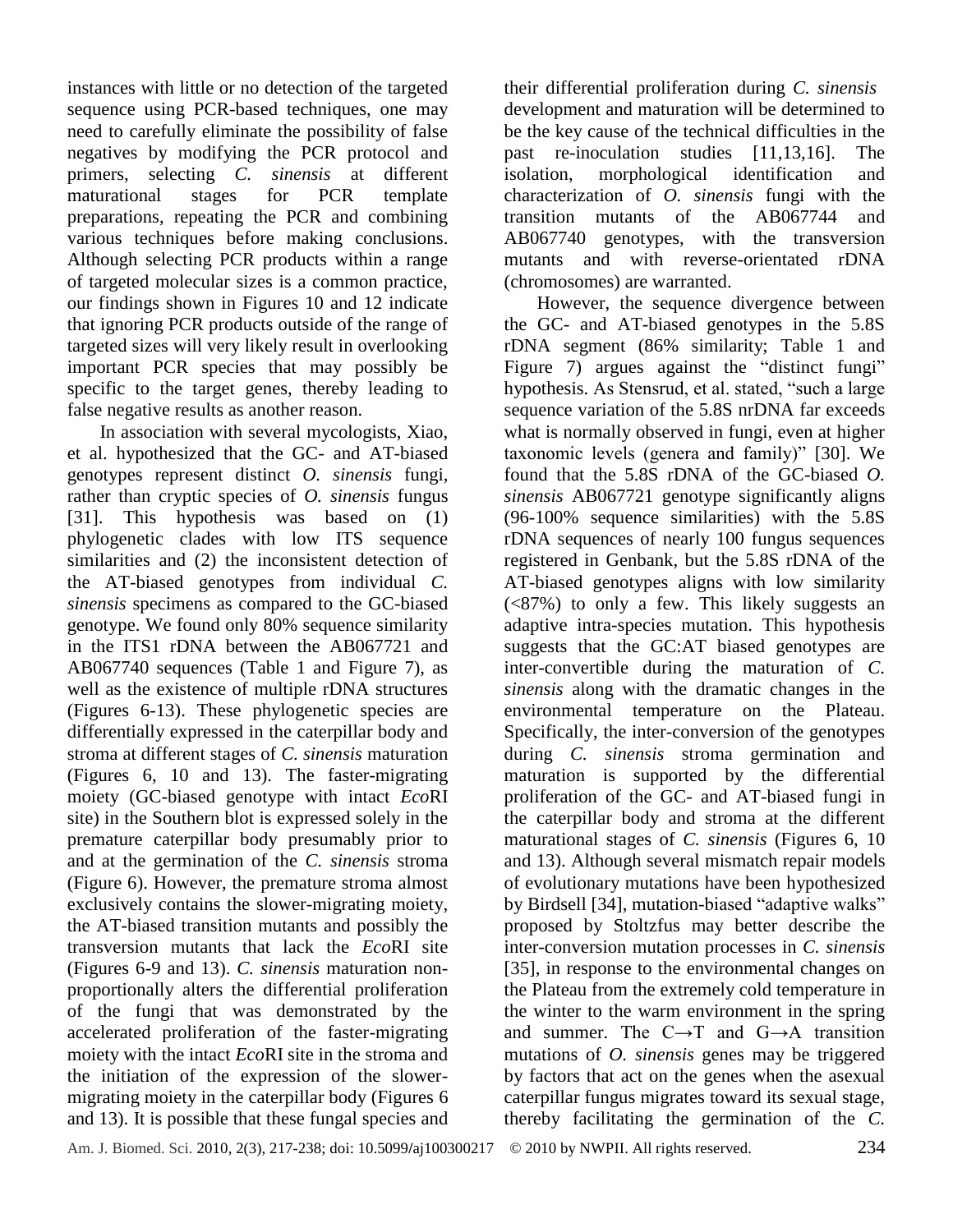*sinensis* stroma. Partial reverse transitions (T→C;  $A \rightarrow G$ ) may occur in the maturing or mature stroma, which along with the large increase in the inversely orientated GC-genotype, are responsible for the increased proliferation of the GC-genotype fungus (Figures 6, 10, 12 and 13). Because there is little or no AT-biased *O. sinensis* fungi in the premature caterpillar body (Figure 6) and because previous re-inoculation studies using the larva of *Hepialus armoricanus* Oberthiir with *H. sinensis* were unsuccessful [11,13,16], it is very likely that the AB067721 genotype in the *C. sinensis* caterpillar is not capable of self-catalyzing these multiple and scattered point mutations (Figures 7, 8 and 9). Therefore, it can be hypothesized that the symbiotic mesophilic fungi (such as *P. hepiali* and/or other mesophilic fungi) may provide the essential machinery (e.g., tautomerase, methyltransferases, deaminases, xanthine oxidase, etc.) for mismatch inter-conversion and facilitate the initiation of stroma germination and the subsequent maturation processes [36-40].

The GC-biased psychrophilic fungus (AB067721 genotype) is carried by the caterpillar body of *C. sinensis* and lives comfortably in the extremely cold winter conditions of the Plateau. This contradicts the correlation between genomic GC content and the optimal growth temperature in prokaryotes [41,42]. When the environmental temperature rises in the spring and *C. sinensis* stroma germinates, the AT-biased mutants (AB067744 and AB067740 genotypes) and the inversely orientated GC-biased mutant (EF378610 genotype) in the stroma may not manifest the psychrophilic phenotype like their counterpart (the AB067721 genotype). This hypothesis is supported by the  $\sim 50\%$  loss of its ability to competitively form colonies in a cold environment and the doublet Southern moieties of *O. sinensis* with the scattered point mutations and reverse chromosome exchanges (Figures 6-13) [17].

Although we have largely focused on the examination of transition mutation outcomes of *O. sinensis* fungi (the GC- *vs.* AT-biased genotypes), this study for the first time discovered the transversion mutants of *O. sinensis* in *C. sinensis* DNA by SNP extension assays (Figures 8 and 9). Such transversion mutations occurred at nearly all the SNP sites selected for testing. Further

characteristics of the transversion mutants are currently under investigation.

The sequence of the 320-bp PCR product completely matches 37% of the 100 best-matched GenBank sequences represented by EF378610 and inversely matches the rest (63%) of the registered sequences represented by AB067721 (Figures 10 and 12; Table 2). Both orientations of the GC genotype sequences of *O. sinensis* could be simultaneously amplified by PCR from the same genomic DNA sample prepared from *C. sinensis* stroma. The maturational increase in this inversely orientated GC-genotype shown in Figure 10 may count for the *C. sinensis* maturational increase in the biomass of the faster-migrating moiety in the Southern blot (Figure 6). This may suggest the existence of inversely orientated rDNA repeats within the chromosomes of *O. sinensis* or the transient existence of diploid or polyploid chromosomes with both orientations of rDNA sequences after stroma germination. Such simultaneous detection of the two orientations of rDNA have not been reported previously by other research groups when studying *H. sinensis* rDNA, nor were they identified in our lab when genomic DNA templates were prepared from the mycelia of *H. sinensis*, the fungus strain provided by Prof. Guo (Figure 11). This may be the result of chromosome fusion or other types of cellular processes that occur in the stroma of *C. sinensis*. However, there have been no registered GenBank *O. sinensis* sequences containing inversely oriented rDNA of AT-biased genotypes reported to date.

The multiple anamorphism hypothesis proposed by Jiang and Yao (2003) and Jin and Yang, (2009) remains to be confirmed [11,16]. However, the co-existence of *P. hepiali*, the GCand AT-biased fungi and the transversion mutants, and maturational alteration of the expression of these fungi in *C. sinensis* may support this hypothesis. Liu, et al. reported "similar, but slightly different" results detailing the morphology of the conidiogenous structure when they examined the microcycle conidiation of ascospores compared to the conidial fructification of *H. sinensis* [15]. The low incubation temperature used in their experiments might favorably lead to the competitive growth of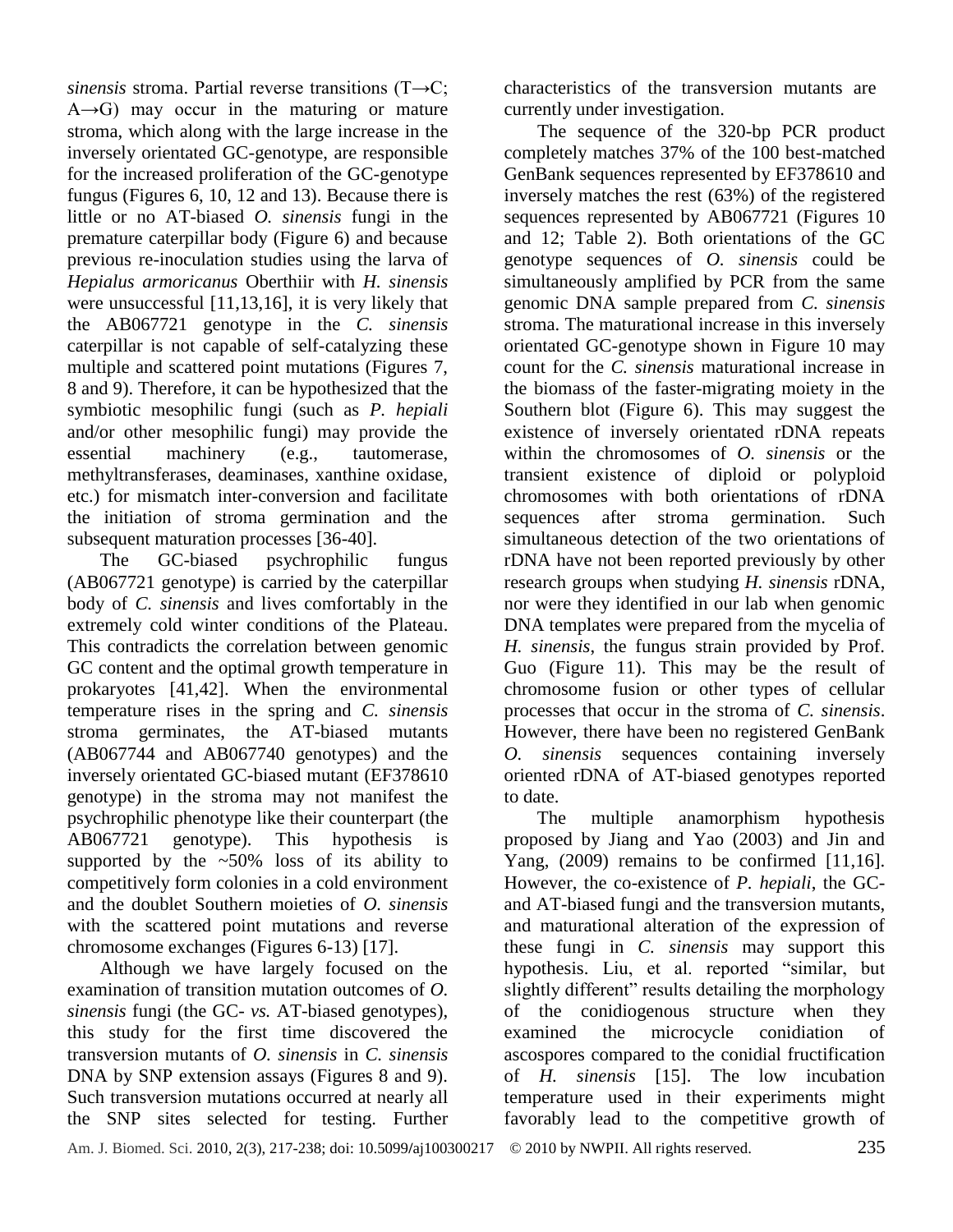psychrophilic *H. sinensis* with the GC-genotype and conidiation of its ascospores [14,15]. This study design unavoidably raises questions about possibly overlooking the microcyclic conidiation of the mesophilic fungi under the natural environmental conditions on the Plateau with seasonal and diurnal-nocturnal fluctuations of environmental temperature. Thereby the study design cannot rule out the possibility that the nonnatural study conditions that exclude natural interactions between psychrophilic and mesophilic fungi may result in non-natural or artificial conidiogenous structures [16].

In this study, we observed that the abundance of *P. hepiali* rDNA also increased with *C. sinensis*  maturation (Figure 5). In contrast to the lowabundant *P. hepiali* genes in the caterpillar body of premature *C. sinensis* reported by Yang, et al. [24], massive proliferation of *P. hepiali* takes place in the premature stroma, which may be initiated before or when the *C. sinensis* stroma germinates (Figure 5). The proliferation pattern of *P. hepiali* is highly similar to that of the slowermigrating Southern moiety (the AT-biased genotypes of *O. sinensis* fungi) that lacks the *Eco*RI site in its ITS rDNA (Figures 5 and 6). It remains to be examined whether this synchronized pattern of proliferation allows biological interactions among the fungi, thereby facilitating the G:C to A:T transition substitutions (or vice versa) and/or the transversion base substitutions in *O. sinensis* genes at different maturational stages of *C. sinensis*. Unmasking such multilateral relationships among mesophilic *P. hepiali* and the GC- or AT-biased *O. sinensis* fungi may be of importance in solving the anamorph-teleomorph connection puzzle, a major unanswered question in the *C. sinensis* life cycle.

In summary, our study demonstrates the coexistence of *P. hepiali*, the GC- and AT-biased *O. sinensis* fungi, the transversion mutants of *O. sinensis* fungi and the inversely orientated GCgenotypes in *C. sinensis*, as well as the changes in their differential proliferations during *C. sinensis* maturation. The increase in the rDNA copy number of *O. sinensis* mutants during *C. sinensis* maturation could be correlated with the paradoxical decline of the competitive colonyforming capability of the fungus at low culture temperatures, as shown by Zhu, et al. [17]. The altered expression of *P. hepiali* during *C. sinensis* maturation is similar to the AT-biased *O. sinensis* mutants, which were observed as the slowermigrating moiety in the Southern analysis. By using the MassARRAY SNP genotyping technique, we also found the transversion mutants of *O. sinensis* fungi, which are currently under investigation. The dynamic alterations of the expressions of *P. hepiali* and *O. sinensis* mutant genes along with *C. sinensis* maturation may play an essential role in *C. sinensis* germination and maturation, the key elements of *C. sinensis* life cycle, and result in the varied therapeutic potency of *C. sinensis*. Our findings presented in this paper demonstrated the complexity of the genetic background of natural *C. sinensis*, encouraging cooperation of mycologists and molecular biologists to redesign their studies to discover the biological relationship of the *O. sinensis* mutants and the relationship of psychrophilic *O. sinensis* and all mesophilic fungi, in the direction of unmasking the puzzle of the anamorphteleomorph connection of *C. sinensis*.

## **Acknowledgements**

The authors greatly appreciate and wish to thank Prof. Yinglan Guo for her teaching and consultations on mycology technology for the *Cordyceps sinensis* research and for her generosity in providing the *P. hepiali*, *P. sinensis* and *H. sinensis* strains used in this study. The authors are also grateful to Drs. Jia-Gang Zhao and Rongfang Wang, Profs. Pei-Yu Xu, Xue-Yuan Xiao, Ruqin Dai, Ping Zhu, Changling Li and Ji Zuo, Ms. Zimei Wu and Mr. Wei Chen and Taoye Zheng for their consultations and technical assistance on the project. This study was supported by research funds from Pharmanex LLC. and CapitalBio Co.

## **References**

- 1. Xu, J.T. Chinese Medicinal Mycology. Beijing Medical University Press and China Peking Union Med Univ. Press. Beijing, 1997; pp354-385.
- 2. [Chen, J.](http://www.ncbi.nlm.nih.gov/entrez/query.fcgi?db=pubmed&cmd=Search&itool=pubmed_AbstractPlus&term=%22Chen+J%22%5BAuthor%5D), [Zhang, W.](http://www.ncbi.nlm.nih.gov/entrez/query.fcgi?db=pubmed&cmd=Search&itool=pubmed_AbstractPlus&term=%22Zhang+W%22%5BAuthor%5D), [Lu, T.](http://www.ncbi.nlm.nih.gov/entrez/query.fcgi?db=pubmed&cmd=Search&itool=pubmed_AbstractPlus&term=%22Lu+T%22%5BAuthor%5D), [Li, J.](http://www.ncbi.nlm.nih.gov/entrez/query.fcgi?db=pubmed&cmd=Search&itool=pubmed_AbstractPlus&term=%22Li+J%22%5BAuthor%5D), [Zheng, Y.](http://www.ncbi.nlm.nih.gov/entrez/query.fcgi?db=pubmed&cmd=Search&itool=pubmed_AbstractPlus&term=%22Zheng+Y%22%5BAuthor%5D), [Kong, L.](http://www.ncbi.nlm.nih.gov/entrez/query.fcgi?db=pubmed&cmd=Search&itool=pubmed_AbstractPlus&term=%22Kong+L%22%5BAuthor%5D) Morphological and genetic characterization of a cultivated *Cordyceps sinensis*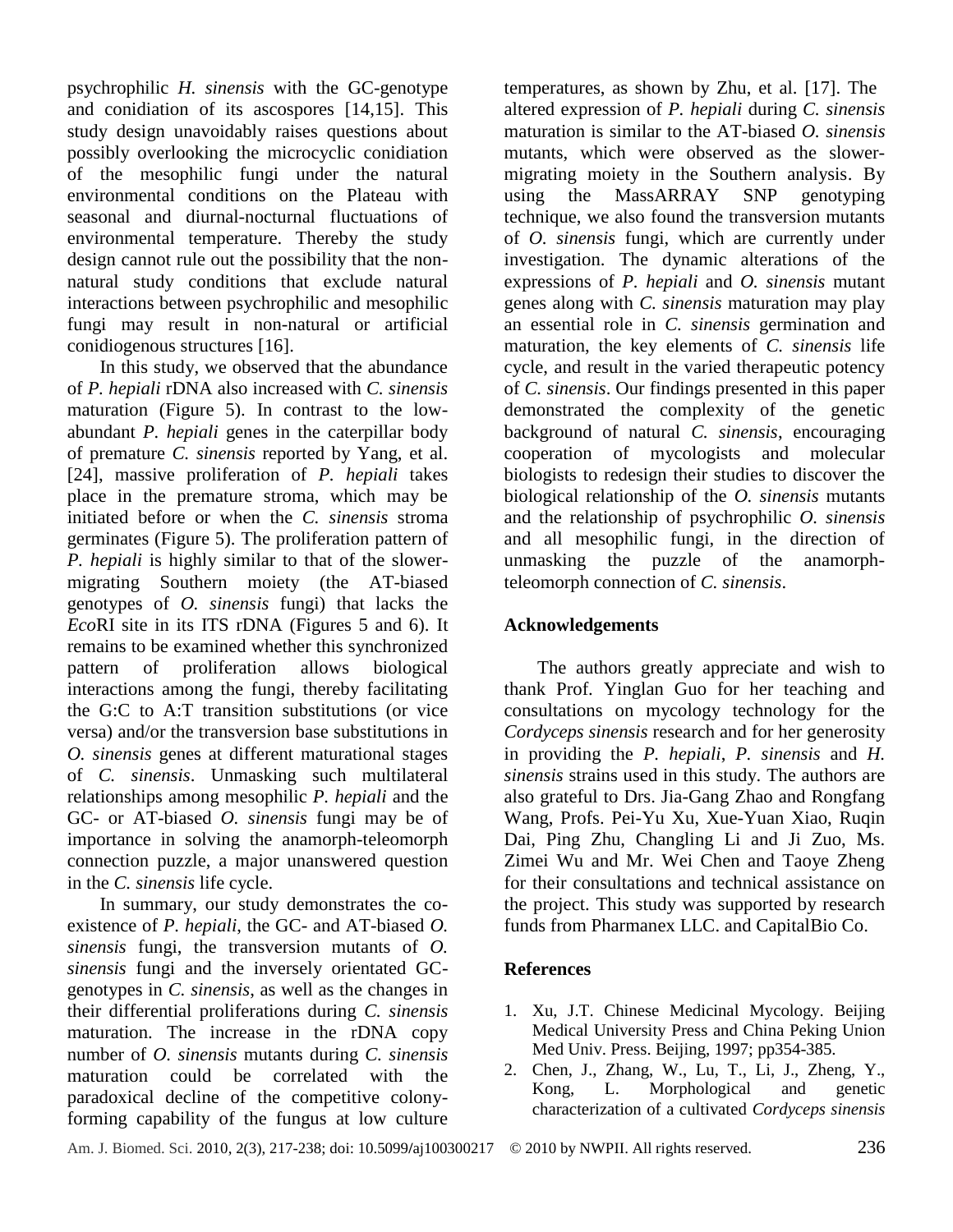fungus and its polysaccharide component possessing antioxidant property in H22 tumorbearing mice. [Life Sci.](javascript:AL_get(this,%20) 2006, 78(23), 2742-2748.

- 3. Wei, X.L., Yin, X.C., Guo, Y.L., Shen, N.Y., Wei, J.C. Analyses of molecular systematics on *Cordyceps sinensis* and its related taxa. Mycosystema. 2006, 25(2), 192-202.
- 4. Sung, G.H., Hywel-Jones, N.L., Sung, J.M., Luangsa-ard, J.J., Shrestha, B., Spatafora, J.W. Phylogenetic classification of Cordyceps and the clavicipitaceous fungi. Stud. Mycol. 2007, 57, 5-59
- 5. Zhu, J.-S., Halpern, G.M., Jones, K. The scientific rediscovery of an ancient Chinese herbal medicine: *Cordyceps sinensis*: Part I. J Alternative Complimentary Med. 1998a, 3, 289-303.
- 6. Zhu, J.-S., Halpern, G.M., Jones, K. The scientific rediscovery of an ancient Chinese herbal medicine: *Cordyceps sinensis*: Part II. J Alternative Complimentary Med. 1998b, 4, 429-457.
- 7. Dai, R.Q., Lan, J.L., Chen, W.H., Li, X.M., Chen, C.T., Shen, C.Y. Discovery of a new fungus *Paecilomyces hepiali* Chen & Dai. Acta Agriculturea Universitatis Pekinensis. 1989, 15(2), 221-224.
- 8. Dai, R.Q., Li, X.M., Shao, A.J., Lin, S.F., Lan, J.L., Chen, W.H., Shen, C.Y. Nomenclatural validation of *Paecilomyces hepiali*. Mycosystema. 2008, 27(5), 641-644.
- 9. Liu, X.J., Guo, Y.L., Yu, Y.X., Zeng, W. *Hirsutella sinensis* Liu XJ, Guo YL, Yu YX & Zeng W. Acta Mycologica Sinica. 1989, 8(1), 37.
- 10. Jiang, Y., Yao, Y.J. Names related to *Cordyceps sinensis* anamorph. Mycotaxon. 2002, 84, 245-254.
- 11. Jiang, Y., Yao, Y.J. A review for the debating studies on the anamorph of *Cordyceps sinensis*. Mycosistema. 2003, 22(1), 161-176.
- 12. Yao, Y.J., Dong, C.H. Current Research on *Ophiocordyceps sinensis.* Proceedings of the  $5<sup>th</sup>$ International Medicinal Mushroom Conference. Nantong, Jiangsu: The 5<sup>th</sup> International Medicinal Mushroom Conference, 2009; pp 629-634.
- 13. Zhang, P. Advances on Cordyceps genus fungi research. J. Biology. 2003, 20(6), 43-45 [1008- 9632(2003)06-0043-03].
- 14. Mo, M.H., Chi, S.Q., Zhang, K.Q. Microcycle conidiation of *Cordyceps sinensis* and anamorph isolation. Mycosystema. 2001, 20(4), 482-485.
- 15. Liu, Z.Y., Liang, Z.Q., Liu, A.Y. Investigation on microcycle conidiation of ascospores and conidiogenous structures of anamorph of *Cordyceps sinensis*. Guizhou Agricultural Sci. 2003, 31(1), 3-5.
- 16. Jin, Z.X., Yang, S.H. Cordyceps sinensis research progresses and tendencies. J Tianjin Med Univ. 2005, 11(1), 137-140.
- 17. Zhu, J.-S., Guo, Y.L., Yao, Y.S., Zhou, Y.J., Lu, J.H., Qi, Y., Liu, X.J., Wu, Z., Chen, W., Zhang, L., Yin, W.T., Zheng, T.Y., Zhang, L.J. Maturation of *Cordyceps sinensis* associates with co-existence of *Hirsutella sinensis* and *Paecilomyces hepiali* DNA and dynamic changes in fungal competitive proliferation predominance and chemical profiles. J. Fungal Research. 2007, 5(4), 214-224.
- 18. Zhao, J., Wang, N., Chen, Y.Q., Li, T.H., Qu, L.H. Molecular identification for the asexual stage of *Cordyceps sinensis*. Acta Sci. Natural Univ. Sunyatseni. 1999, 38(1), 122-123.
- 19. Chen, Y.Q., Wang, N., Qu, L.H., Li, T.H., Zhang, W.M. Determination of the anamorph of *Cordyceps sinensis* inferred from the analysis of the ribosomal DNA internal transcribed spacers and 5.8S rDNA. Biochem, Systemat, Ecol. 2001, 29, 597-607.
- 20. Chen, Y.Q., Wang, N., Zhou H., Qu, L.H. Differentiation of medicinal Cordyceps species by rDNA ITS sequence analysis. Planta Medica. 2002, 68, 635-639.
- 21. Chen, Y.Q., Hu, B., Xu, F., Zhang, W.M., Zhou H., Qu, L.H. Genetic variation of *Cordyceps sinensis*, a fruit-body-producing entomopathegenic species from different geographical regions in China. FEMS Microbiol Lett. 2004, 230, 153-158.
- 22. Liu, Z.Y., Yao, Y.J., Liang, Z.Q., Liu, A.Y., Pegler, D.N., Chase, M.W. Molecular evidence for the anamorph-teleomorph connection in *Cordyceps sinensis*. Mycol Res. 2001, 105(7), 827-832.
- 23. Kinjo, N., Zang, M. Morphological and phylogenetic studies on *Cordyceps sinensis*  distributed in southwestern China. Mycoscience. 2001, 42, 567-574.
- 24. Yang, J.L., Xiao, W., He, H.H., Zhu, H.X., Wang, S.F., Cheng, K.D., Zhu, P. Molecular phylogenetic analysis of *Paecilomyces hepiali* and *Cordyceps sinensis*. Acta Pharmaceutica Sinica. 2008, 43(4), 421-426.
- 25. Yao, Y.S., Zhou, Y.J., Chen, W., Liu, X.J., Zhu, J.- S. Maturation of *Cordyceps sinensis* associates with increased expression of *Paecilomyces hepiali*  gene and altered differential expressions of 2 forms of *Hirsutella sinensis* genes. Proceedings of 2008 Symposium of Chin Asso Med Mycol. Oct 7, 2008 Nanchang, Jiangxi. Chinese Association of Medicinal Mycology Publishing, 2008; pp 53-72.
- 26. [Leung, P.H.](http://www.ncbi.nlm.nih.gov/entrez/query.fcgi?db=pubmed&cmd=Search&itool=pubmed_AbstractPlus&term=%22Leung+PH%22%5BAuthor%5D), [Zhang, Q.X.](http://www.ncbi.nlm.nih.gov/entrez/query.fcgi?db=pubmed&cmd=Search&itool=pubmed_AbstractPlus&term=%22Zhang+QX%22%5BAuthor%5D), [Wu, J.Y.](http://www.ncbi.nlm.nih.gov/entrez/query.fcgi?db=pubmed&cmd=Search&itool=pubmed_AbstractPlus&term=%22Wu+JY%22%5BAuthor%5D) Mycelium cultivation, chemical composition and antitumour